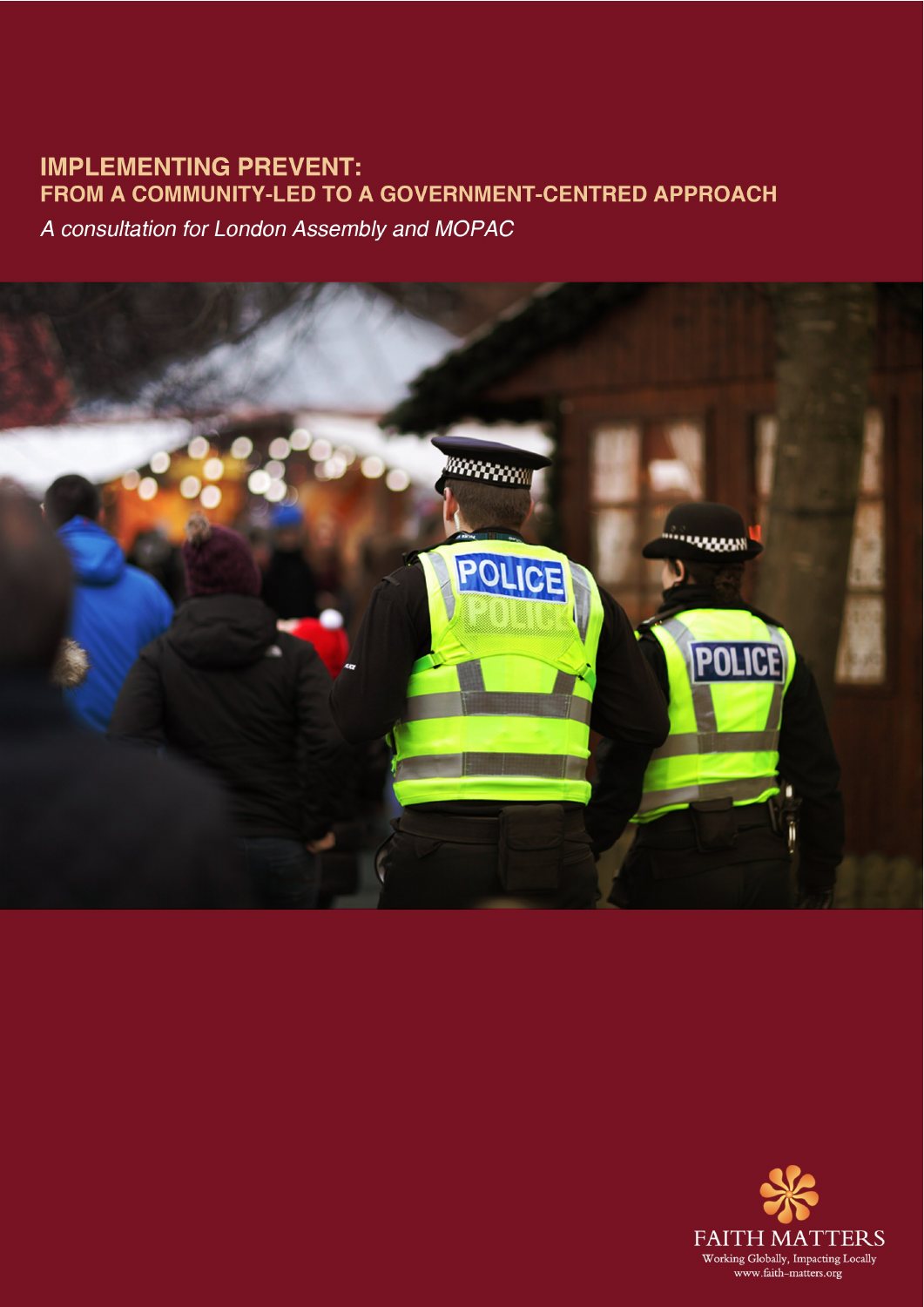# **Implementing Prevent: from a community-led to a Government-centred approach**

# **A consultation for London Assembly and MOPAC**

# **Faith Matters**

**www.faith-matters.org**

Bharath Ganesh

**30 June 2015**

**© Faith Matters, 2015**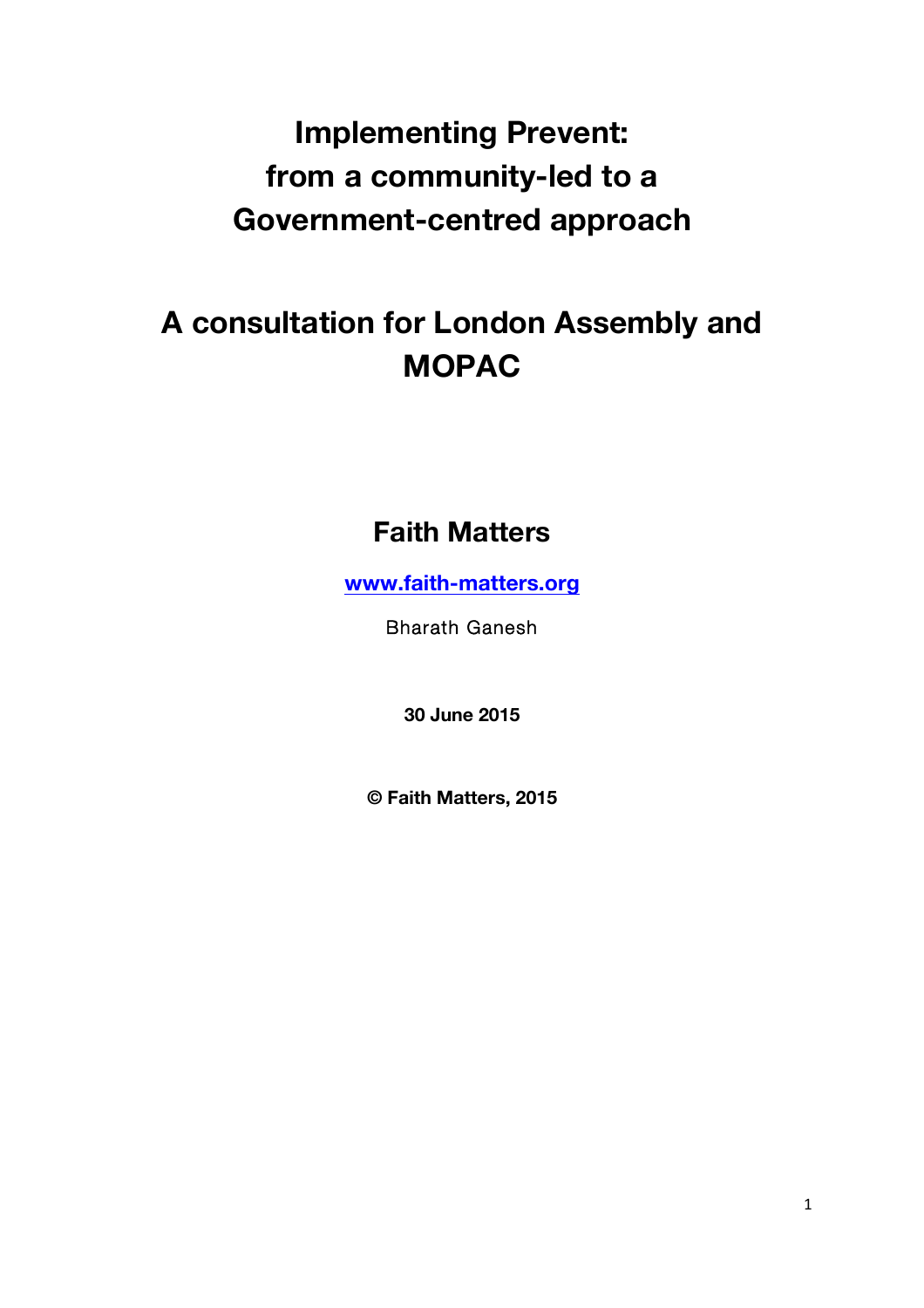## **TABLE OF CONTENTS**

| <b>Summary and Recommendations</b>                                        | 3  |
|---------------------------------------------------------------------------|----|
| 1. Introduction                                                           | 5  |
| 2. Radicalisation theories and the Prevent strategy                       | 8  |
| Theories of radicalisationBeyond 'radicalisation'-approaches to extremism |    |
| 3. Implementation of Prevent in London: Tower Hamlets                     | 13 |
| Table 1: Summary of Tower Hamlets PVE projects 2008-2011, 2014/2015       |    |
| 4. Impacts of policy changes on Prevent in London                         | 21 |
| Counter-Terrorism Local Profiles Prevent duty                             |    |
| 5. Conclusions and recommendations                                        | 24 |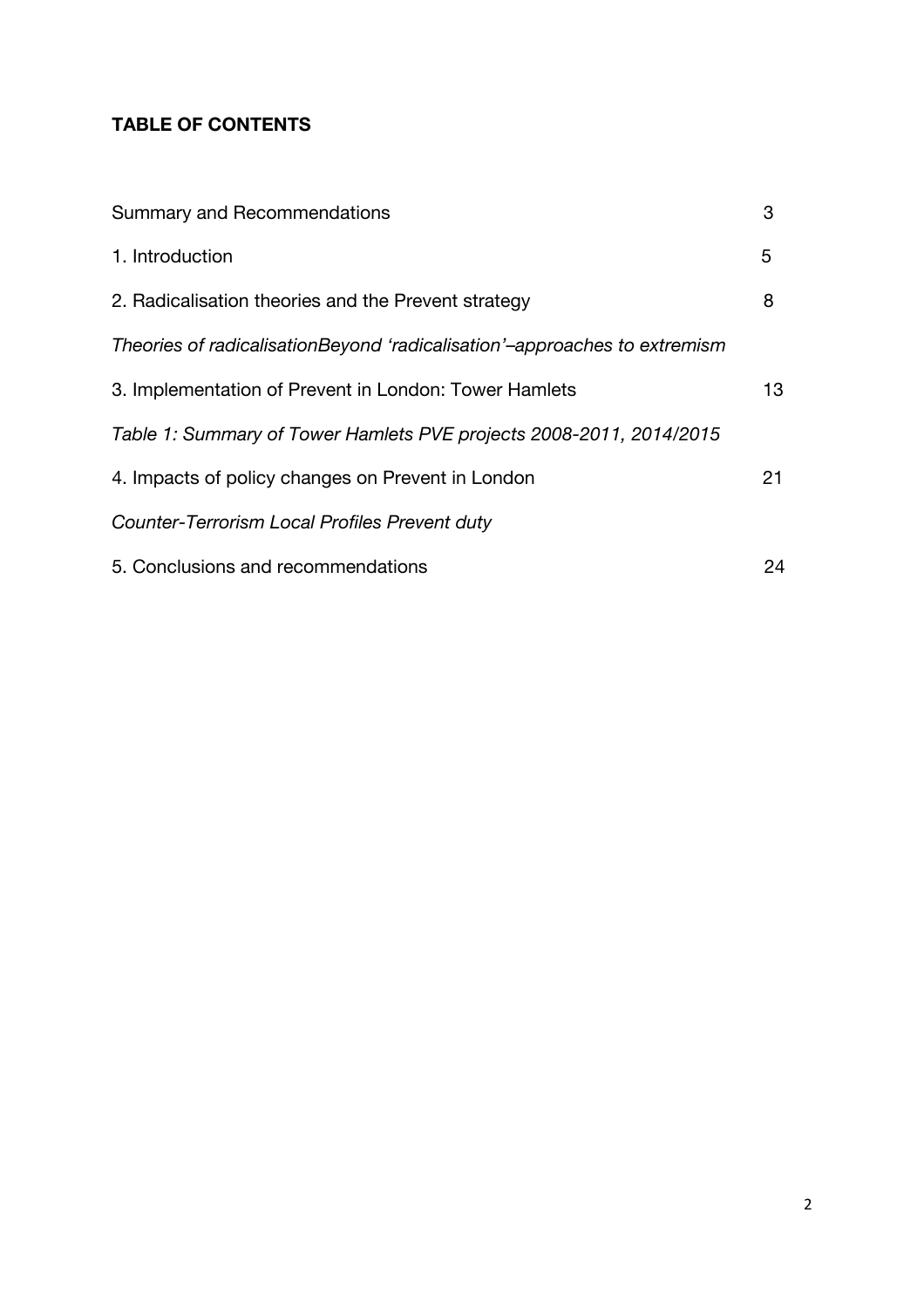#### Summary and recommendations:

This report argues that the current Prevent strategy's centralised and top-down deployment markedly reduces local capacity to find tailored solutions that make sense in for a given community. The strategy's move away from community engagement to a centralised approach is not likely to assemble the necessary resources, partners and stakeholders to address the above concern. This is in part due to a fixation on ideology and religiosity as a proxy measure for 'radicalisation'. There is little evidence that ideology and religiosity lead to a propensity for political violence. This gap makes community partnership in delivering Prevent difficult and hotly contested. This focus on ideology will alienate useful partners that have the reach, penetration and information to actively challenge extremism. Further, the fixation on 'ideology' and 'non-violent extremism' will alienate Muslim communities who under the previous Prevent agenda were able to access spaces to express dissenting voices. The danger today is that these spaces will be suffocated, along with space for dissenting voices.

In particular, the approach taken in the current strategy is centralised, focused on disrupting extremists and runs the risk of deteriorating the healthy liberal public sphere crucial to countering violent, extremist views. Local actors can play an important role by pushing to incorporate Muslim voices in the process and review of Prevent.

While making Prevent leaner and more focused is commendable, this review has not been done in dialogue with Muslim communities. Rather, the strategy was redeveloped through centralised decision-making structures.

In essence, the move in the strategy is one away from addressing radicalisation through communities, securitising them instead of treating them as partners and leaders. Where Prevent implementation was previously conducted in partnership with the local Muslim community, the new strategy clearly sees Muslim organisations and institutions as targets and recipients of training without any capacity on their own to challenge extremist views rather than equal stakeholders in countering-terrorism.

#### Key Recommendations

- Encourage the Metropolitan Police Service to focus Channel referrals on clear cases of illegal, violent speech and use alternative measures such as working with families for cases of 'non-violent extremism' or deviation from 'British values'.
- During the commissioning process for the CTLP, ensure that the Local Authority representative has consulted with various community groups from all faith groups and is able to represent their voice and ensure that the CTLP commissioning process benefits from a balanced approach.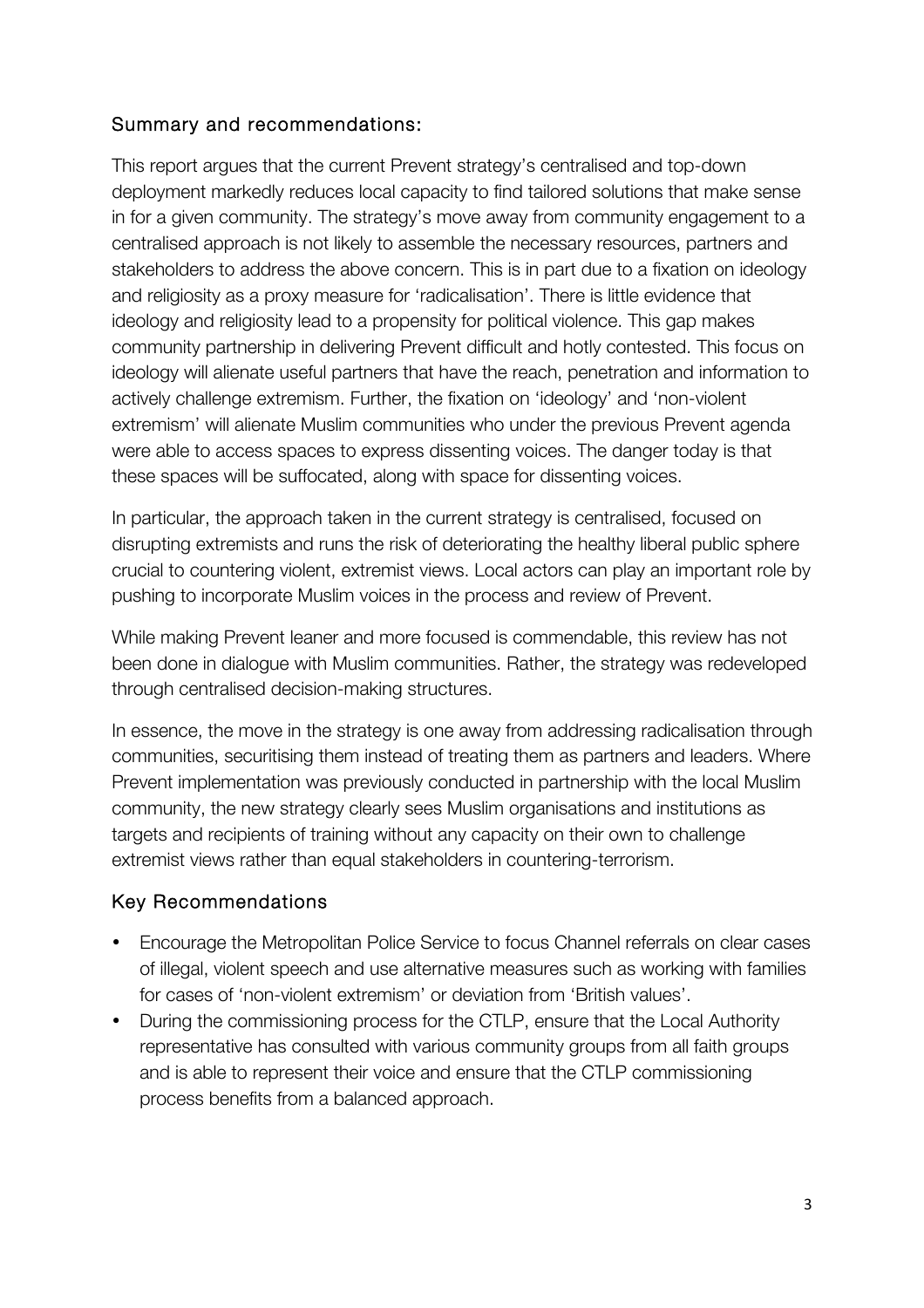- Encourage the Metropolitan Police Service to engage with and be aware of the dynamics of Muslim communities and work with them to tackle anti-Muslim hate and intra-Muslim tensions, viewing them as real partners and not through a simple securitisation agenda.
- Local authorities should engage with groups critical of Prevent without funding them. Their views should be taken seriously when planning Prevent projects alongside a diversity of other voices.
- Ensure that safe spaces for young people to voice their opinions are available without fear of referral to Channel.
- Universities must have clear policies about speakers but also err on the side of freedom to debate and challenge, teaching students how to challenge views in a nuanced and critical manner.
- The pool of authorised Prevent providers must be widened to more diverse voices to produce local solutions. Local authorities should be able to work with a variety of partners to provide balanced and effective training to any individuals tasked with exercising the Prevent duty.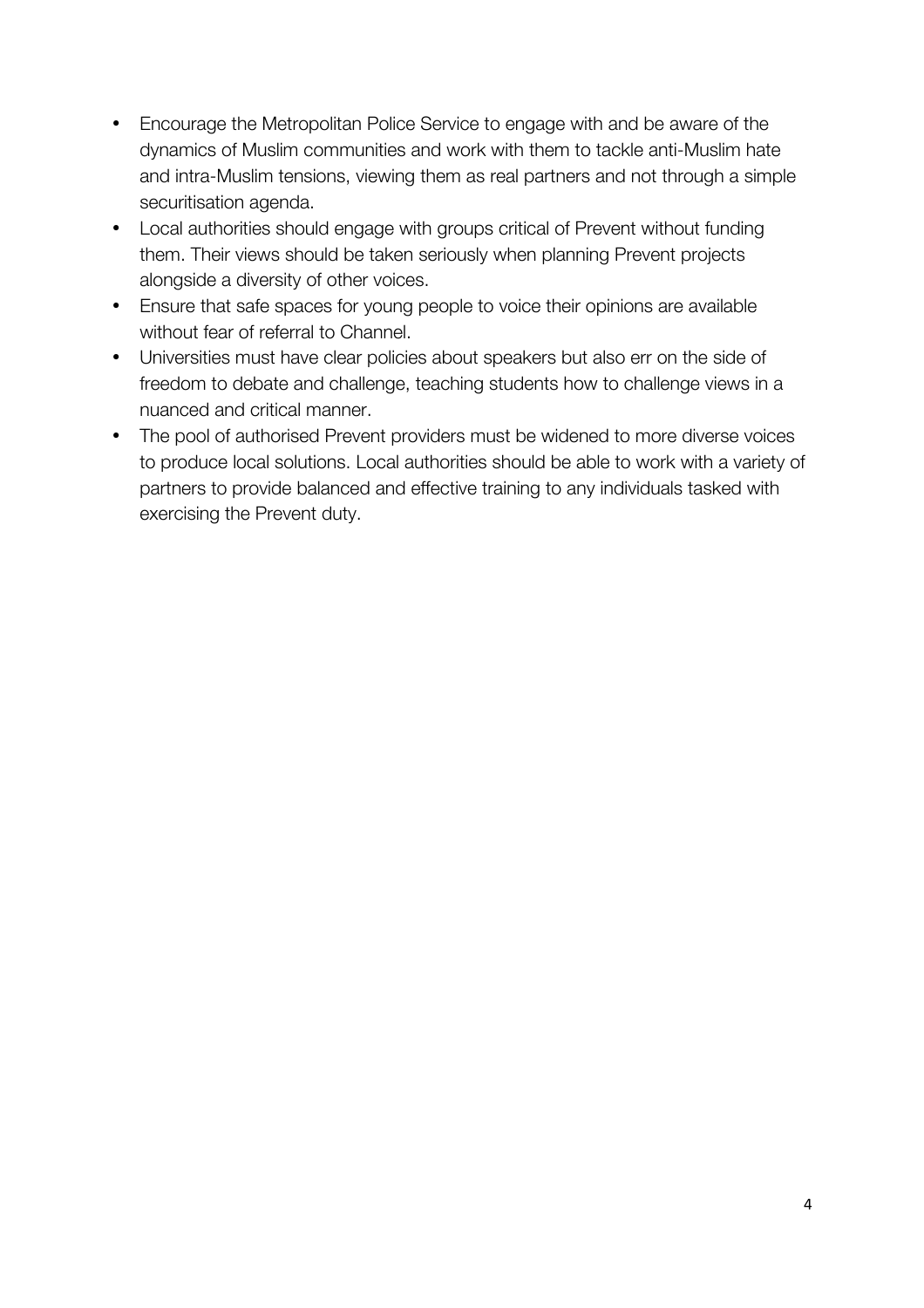### I. Introduction

The Prevent strategy has a significant impact on community policing and counterterrorism in London. The strategy was initially deployed in 2007 by the Department for Communities and Local Government (DCLG), outlined in a report titled *Preventing violent extremism: winning hearts and minds*. The strategy was communities-focused, evidenced by the types of projects funded under the Preventing Violent Extremism (PVE) Pathfinder Fund and the projects funded after 2007 under Prevent. Since the change in government in 2010, the Home Office, led by Theresa May MP, significantly revised the strategy. The Prevent strategy in 2011 is more risk-based and heavily reliant upon police resources. Further, it is being delivered by the Home Office and not DCLG.

It is necessary for police, government, and public authorities to challenge and counter violent extremism, but in the Prevent strategy's current form, community leadership is secondary to an approach led by the government. Rather than engaging communities, the strategy fixates on ideology and deviance from 'British values' to identify so-called 'extremists' for police and governmental intervention. This policy perspective is based on a theorisation of radicalisation as a religious and political process rather than one related specifically to violence. Instead of understanding the decisions a terrorist makes to take violent action, the strategy seeks to use religiosity, political beliefs, and specific interpretations of Islam as a proxy for approval of political violence. This has led the strategy to identify 'extremism' as both violent and non-violent and presents serious concerns to civil liberties and blurs the lines between religious conservatism and violent extremism. 1

Little evidence is available for the theory that Islamism ultimately leads a person to political violence; the picture is likely more complicated:

'Most British Muslim groups came out of youth movements originally attached to Islamist organisations. These groups, almost unanimously, expressly support the development of an indigenous, British Muslim identity…[the suggestion] that all types of an undefined "Islamism" leads to terrorism resonates with a McCarthyism of the past'.<sup>2</sup>

The designation of certain groups as Islamists or 'non-violent extremists' presents a political risk to the strategy by alienating community partners.

<sup>1</sup> See Klausen, J. (2010). "British Counter-Terrorism After 7/7: Adapting Community Policing to the Fight Against Domestic Terrorism". *Journal of Ethnic and Migration Studies*, 35:3, p. 403-420; Spalek, B and MacDonald, L Z. (2010). "Terror Crime Prevention: Constructing Muslim Practices and Beliefs as 'Anti-Social' and 'Extreme' through CONTEST 2". *Social Policy and Society*, 9:1, p. 123-132.

<sup>2</sup> Hellyer, H. (2008). "Engaging British Muslim Communities in Counter-Terrorism Strategies". *The RUSI Journal*, 153:2, p. 10.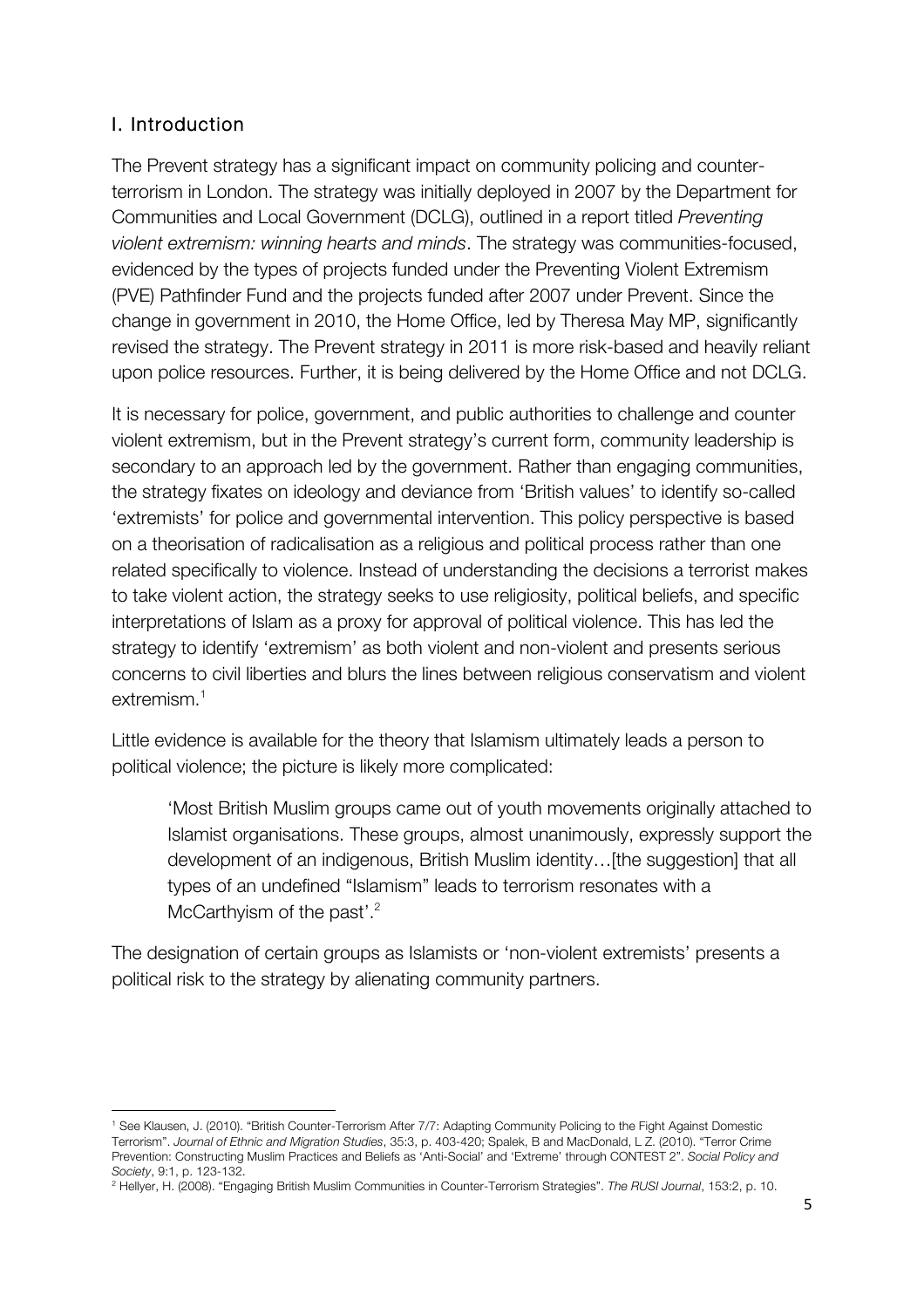While the Prevent strategy acknowledges that community-led Prevent delivery has positive outcomes, the approach has been to regulate and centralise the groups that local authorities work with. $3$ 

We argue that the current strategy's centralised and top-down deployment markedly reduces local capacity to find tailored solutions that make sense for any community. This, we believe, creates barriers by excluding useful partners that can sustain Prevent work in the future. In particular, after the Counter-Terrorism and Security Act 2015 and the establishment of a Prevent duty, we have seen the erosion of the ownership local governments have over the implementation of Prevent.

While there are positive contributions that a Prevent programme can make—some of these are detailed in our case study on Tower Hamlets below—we feel that the step away from local solutions will impede attempts to prevent violent extremism.

The current implementation of the Prevent strategy identifies Muslims as the segment of the population most 'at risk' of terrorism,<sup>4</sup> leading some to claim that the strategy constructs Muslims as a 'suspect community'.<sup>5</sup> The recent shift in the strategy to a safeguarding framework in the Prevent duty may be a welcome change. However, the strategy's continued prioritisation of Muslims (despite mentions of far-right extremists) will not assuage the frustrations articulated by Muslim communities that have led to alienation and disengagement.<sup>6</sup> Given that the Prevent strategy is intended to counter terrorism and extremism where the government perceives that the greatest risk exists, it needs to ensure that Muslim voices are taken seriously when articulating concerns regarding how communities are affected by the implementation of the strategy. In general policing (assessed in the British Crime Survey), Muslims were likely to report a higher level of positive attitudes toward the police than non-Muslims.<sup>7</sup>

Prevent and other counter-terrorism policing measures, such as stop-and-search under Section 44 (now discontinued) and Schedule 7 of the Terrorism Act 2000 necessarily involves a level of racial profiling that has affected trust between Muslims and the

<sup>3</sup> See point 6.64 in HM Government. (2011). Prevent *Strategy*. London: The Stationery Office, p. 35. What is concerning is that there is no evidence in the strategy as to which groups are considered extremist and why, outside of the notion that they do not stand up to British values, for which it appears the government is the arbiter. This is not circumscribed by law but rather defined by the Prevent strategy itself. While we agree that extremists—those that support violence and the separation of Muslims from British society—must not receive funding,, non-violent groups may be able to make a positive contribution and their engagement in Prevent work could make a useful contribution even if they disagree with a particular political position. In fact, the Prevent strategy recognises this point with regards to organisations overseas: 'the criteria for funding are different from criteria for engagement (such as contact and dialogue). There may be cases where the Government judge that there is a need to engage with groups or individuals whom it would never choose to fund' (6.67, p. 35). This is made with explicit reference to groups overseas, but should as well be taken seriously at the domestic level as well.

<sup>4</sup> HM Government. (2011). Prevent *Strategy*. London: The Stationery Office

<sup>5</sup> Kundnani, A. (2009). *Spooked!: How not to prevent violent extremism*. London: Institute of Race Relations; Pantazis, C and Pemberton, S. (2009). "From the 'Old' to the 'New' Suspect Community." *British Journal of Criminology*, 49, p. 646-666. <sup>6</sup> See Abbas, T and Siddique, A. (2012). "Perceptions of the processes of radicalisation and de-radicalisation among British South Asian Muslims in a post-industrial city*". Social Identities: Journal for the Study of Race, Nation and Culture*, 18:1, p. 119-134; Hussain, Y and Bagguley, P. "Securitized citizens: Islamophobia, racism and the 7/7 London bombings". *The Sociological Review*, 60, p. 715-734; Lakhani, S. "Preventing Violent Extremism: Perceptions of Policy from Grassroots and Communities". *The Howard Journal of Criminal Justice*, 51:2, p. 190-206.

<sup>7</sup> Hargreaves, J. (2015). "Half a Story? Missing Perspectives in the Criminological Accounts of British Muslim Communities, Crime and the Criminal Justice System". *British Journal of Criminology*, 55:1, p. 19-38.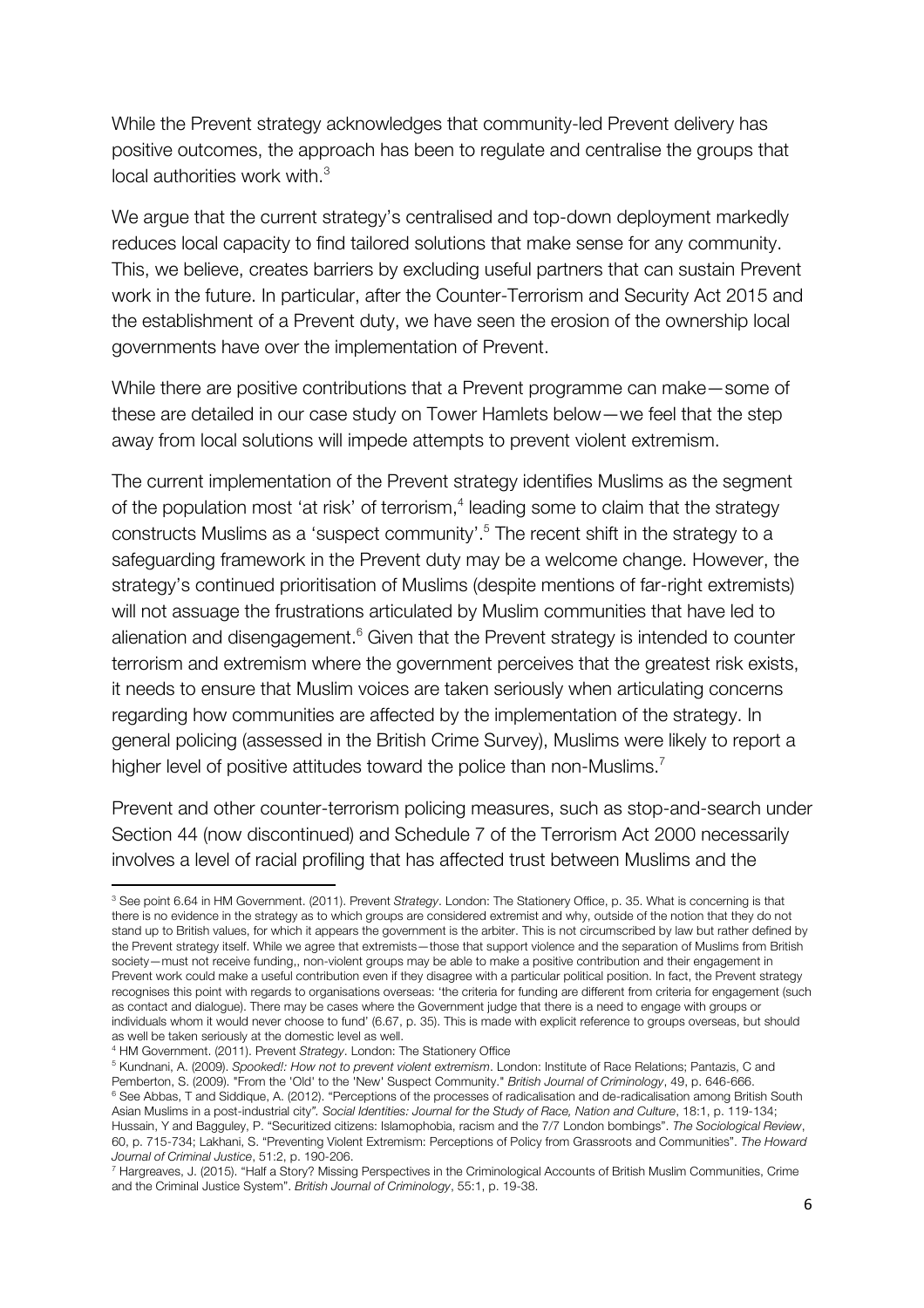police.<sup>8</sup> This impact is likely limited; in fact, an ACPO study finds a diversity of opinions in Muslim communities about Prevent.

Young Muslim men hold a lower level of confidence in the police than others in the British Crime Survey (at a level similar to other young men),<sup>9</sup> but otherwise, Muslims are relatively positive about the police. The authors do find that top-down approaches are less likely to lead to successful outcomes, claiming 'increasing direct community participation…is affording a more nuanced set of responses to particular risks, threats, and vulnerabilities'.<sup>10</sup> All the same, some qualitative research that explores counterterrorism policing directly<sup>11</sup> points to frustrations among Muslim communities regarding counter-terrorism policing.<sup>12</sup> A high level of trust lends credence to the notion that Muslim communities can work positively with police to counter violent extremism.

However, the strategy's move away from community engagement to a centralised approach is not likely to assemble the necessary resources, partners and stakeholders to address the above concerns.<sup>13</sup> Further, the Counter-Terrorism and Security Act 2015 establishes the Prevent strategy under statutory law (see Part 5). The CTS Act also establishes the Prevent duty, which significantly affects how local authorities will manage their commitments to implement Prevent.

The London Assembly and MOPAC have an opportunity to implement the Prevent strategy in a way that can have positive outcomes by learning from past experiences nationwide that stress the value of community engagement. However, the 2011 Prevent strategy fixates on ideology and religiosity at the expense of understanding propensity for violence. It is based on a highly particular set of models and theories of 'radicalisation' briefly reviewed in the next section. The strategy's current fixation on ideology runs the risk of alienating and excluding potential partners that have the penetration and information needed to actively challenge extremism. Local actors pushing to incorporate Muslim voices in the process and review of Prevent can mitigate these problems to an extent.

<sup>&</sup>lt;sup>8</sup> Spalek, B. and Lambert, R. (2008). "Muslim communities, counter-terrorism and counter-radicalisation: A critically reflective approach to engagement". International Journal of Law, Crime and Justice, 36, p. 257-270.

<sup>&</sup>lt;sup>9</sup> Innes, M, Roberts, C and Innes, H. (2011). Assessing the Effects of Prevent Policing: A Report to the Association of Chief Police *Officers*. Cardiff: Universities' Police Science Institute, p. 7.

<sup>10</sup> *ibid*., 10.

<sup>11</sup> The report by Innes, et. al. above uses British Crime Survey (BCS) data which does engage in deep qualitative research, some of which has found that some Muslims do harbour deep frustrations with police services (evidenced in note 12). For methodological details on BCS question, see Innes, et. al., (2011), p. 51.

<sup>12</sup> See, for example, Awan, I. (2012). "'I Am a Muslim Not an Extremist': How the Prevent Strategy Has Constructed a 'Suspect' Community". *Politics & Policy*, 40:6, p. 1158-1185; Awan, I. (2012). "The impact of policing British Muslims: a qualitative exploration". *Journal of Policing, Intelligence and Counter Terrorism*, 7:1, p. 22-35; Choudhury, T and H Fenwick. (2011). "The impact of counter-terrorism measures on Muslim communities". *International Review of Law, Computers & Technology*, 25:3, 151- 181; Thomas, P. "Between Two Stools? The Government's 'Preventing Violent Extremism' Agenda". *The Political Quarterly*, 80:2, p. 283.

<sup>13</sup> O'Toole, T, Jones, S, DeHanas D N, and T Modood. (2013). "Prevent after TERFOR: Why local context still matters". *Public Spirit*, 16 December 2013.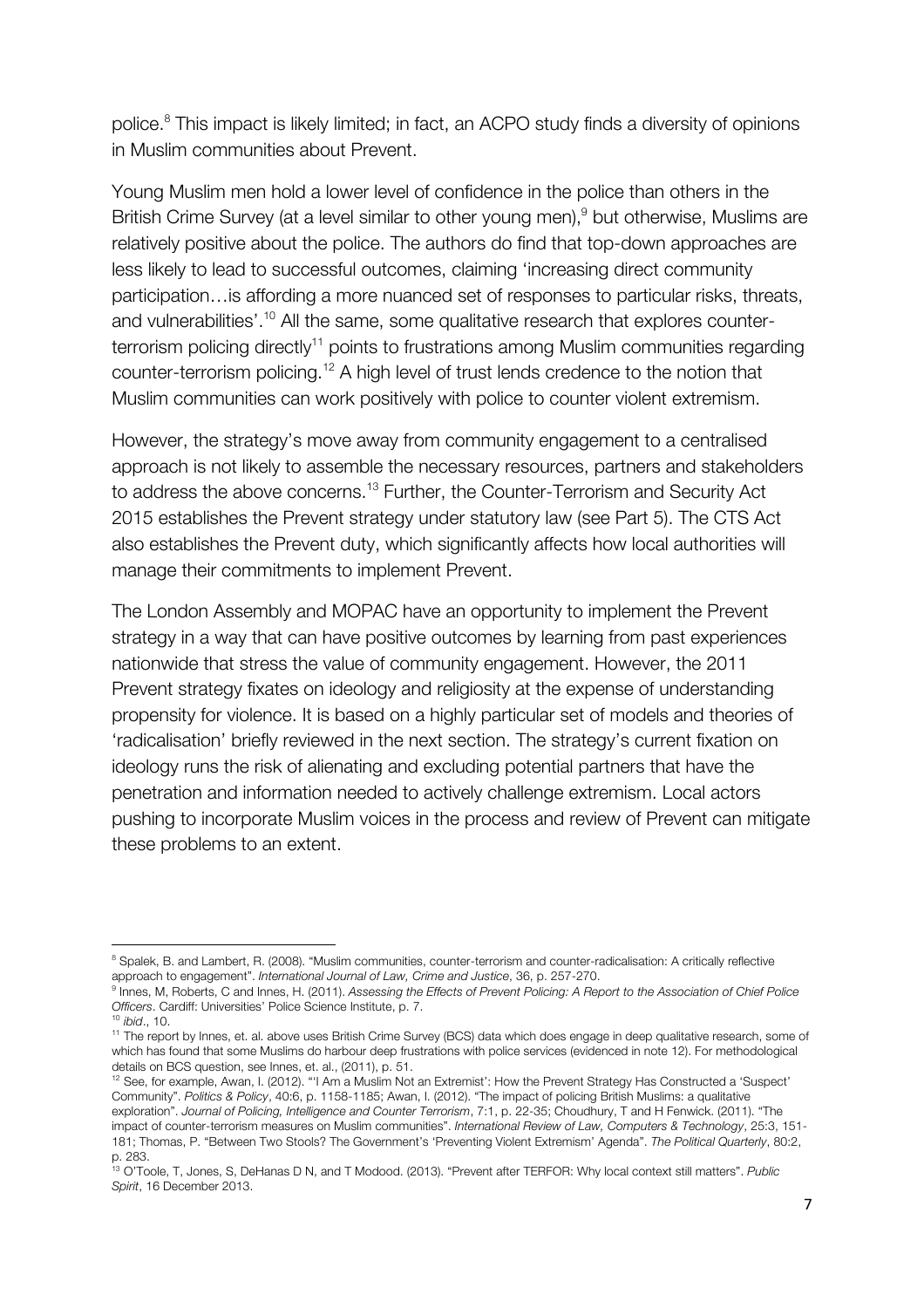## 2. Radicalisation theories and the Prevent strategy

Theories of radicalisation are at the foundation of the logic of the Prevent strategy. In this section, we provide an overview of 'canonical' theories of radicalisation and a literature review on radicalisation that challenges the assumptions made by the Home Office in the Prevent strategy.

Mark Sageman, one of the leading scholars on radicalisation and a former CIA analyst, stated in a 2013 interview that 'the notion that there is any serious process called "radicalisation", or indoctrination, is really a mistake'. Sageman, in the same interview is dismissive of a 'conveyor belt' process (described below), stating that the idea that non-violent extremists' political discourse leads to terrorism is 'nonsense'.14 The fundamental premise of the 2011 Prevent strategy is unfortunately that a discrete radicalisation process exists. This is based on a number of studies—Sageman's included—that posit a clear and observable 'radicalisation' process despite recent evidence suggesting otherwise.

#### *Theories of 'radicalisation'*

!!!!!!!!!!!!!!!!!!!!!!!!!!!!!!!!!!!!!!!!!!!!!!!!!!!!!!!!!!!!

Three studies are widely cited in the literature on radicalisation and terrorism: an NYPD study that establishes the 'conveyor belt' theory, Mark Sageman's seminal discussion on networks and terrorism, and Quintan Wiktorowicz's ethnographic study of al-Muhajiroun. These theories significantly influenced counter-terrorism strategies globally.15

In this section, we briefly describe the contributions, merits, and problems with these theories of 'radicalisation'.

The authors of the NYPD study, Mitchell Silber and Arvin Bhatt, provide a linear model of radicalisation, characterised as the 'conveyor belt' theory.<sup>16</sup> They argue that Muslim populations are specifically at risk because 'enclaves of ethnic populations that are largely Muslim' sow 'the seeds of radical thought'.<sup>17</sup> A few years later evidence of this policy appeared: the American Civil Liberties Union and academics reported that the NYPD had disproportionately targeted Muslim-Americans for surveillance and data collection. 18

<sup>14</sup> Hasan, M. (2013). "Woolwich Attack: Overreacting To Extremism 'Could Bring Back Al Qaeda' Ex CIA Officer Warns". Huffington Post Politics (website). Accessed 3 June 2015.

<sup>15</sup> See Vallis, R., Y. Yang, and H. Abbass. (2007). 'Disciplinary Approaches to Terrorism: A Survey', Defence and Security Applications Research Centre (DSA), Australian Defence Force Academy, Canberra: Unpublished manuscript; Silke, A. (2004). Research on Terrorism: Trends, Achievements & Failures. London: Frank Cass; Franks, J. (2009). "Rethinking the Roots of Terrorism: Beyond Orthodox Terrorism Theory–A Critical Research Agenda". Global Society, 23:2, p. 153-176; and Jackson, R. (2007). "The core commitments of critical terrorism studies". European Political Science, 6, p. 244-251.

<sup>&</sup>lt;sup>6</sup> Kundnani, A. (2015). A Decade Lost: Rethinking Radicalisation and Extremism. United Kingdom: Claystone.

<sup>&</sup>lt;sup>17</sup> Silber, M. and Bhatt, A. (2007). "Radicalization in the West: The Homegrown Threat". New York: New York Police Department, p. 24.

<sup>18</sup>Patel, F. (2011). *Rethinking Radicalisation.* New York: Brennan Center for Justice at the New York University School of Law. See also Bazian, H. (2012). "Muslims – Enemies of the State: the New Counter-Intelligence Program (COINTELPRO)". Islamophobia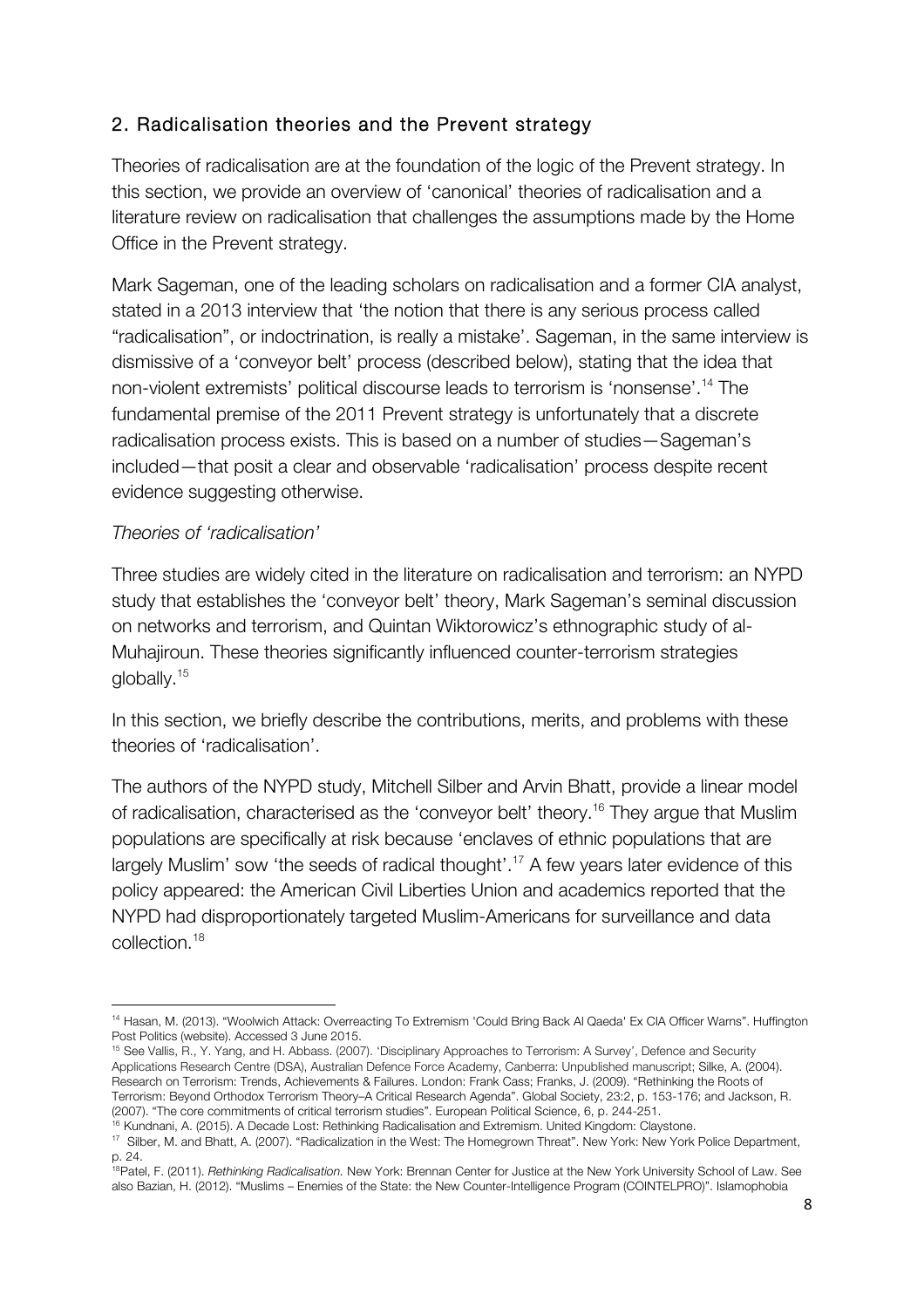However, while 'radical thought' somehow lives among 'Muslims' in Silber and Bhatt's perspective, it is only when an individual identifies with 'Salafi' ideology that they will eventually become a terrorist.

Studies following Silber and Bhatt use empirical methods and the examination of large datasets to extrapolate trends and factors that contribute to radicalisation.19

These offer more nuanced approaches than the above but still have significant shortfalls in addressing decisions to engage in violence, focusing rather on factors related to ideology. The main idea in Silber and Bhatt's study is that 'Salafi' ideology lives among Muslim communities, and when an individual identifies with this ideology, they will become a terrorist or approve of violent extremism. While the Prevent strategy of 2011 is more nuanced (see points 8.16 and 8.17), both focus on ideology rather than the conditions that lead an individual to violence.

Mark Sageman provides a significantly more sophisticated account of radicalisation but still relies on 'Salafism' as an ideological position that may lead to terrorist sympathies. Sageman uses network theories to argue that violent radicalisation occurs within small groups 'where bonding, peer pressure, and indoctrination gradually changes the individual's view of the world'.<sup>20</sup> This is a useful contribution because ideology ('indoctrination' in Sageman's formulation) is one factor alongside non-discursive ones, including bonding and peer pressure. This suggests that networks and social milieu are equally important in the process by which an individual comes to accept violent forms of extremism. However, Sageman points to specific milieu such as Salafi Muslim communities that are ideologically problematic. While Sageman has usefully drawn our attention to non-ideological and emotive factors, the propensity for terrorism is located within a particular *interpretation* of Islam at the expense of asking what drives an individual or group to acts of violence.

Quintan Wiktorowicz, in his well-known book *Radical Islam Rising* reflects on his ethnographic research of al-Muhajiroun. He argues that the group uses outreach, demonstrations, information about Islam, and even exploit personal crises in order to make an individual more receptive to their message of radical ideology.<sup>21</sup> In doing so, he argues for radicalisation as a process of 'cognitive opening' that renders individuals amenable to radical ideology particularly when they are in the face of 'deteriorating economic conditions, political repression, and cultural alienation'.<sup>22</sup> The focus on British values and extremism might amplify the sense of political repression and cultural alienation that recruiters such as some al-Muhajiroun activists feed on.

!!!!!!!!!!!!!!!!!!!!!!!!!!!!!!!!!!!!!!!!!!!!!!!!!!!!!!!!!!!!!!!!!!!!!!!!!!!!!!!!!!!!!!!!!!!!!!!!!!!!!!!!!!!!!!!!!!!!!!!!!!!!!!!!!!!!!!!!!!!!!!!!!!!!!!!!!!!!!!!!!!!!!!!!!!!!!!!!!!!!!!!!!!!!

<sup>22</sup> *ibid.*, p. 206.

Studies Journal, 1:1, p. 163-206; American Civil Liberties Union. (n.d.). "Factsheet: the NYPD Muslim Surveillance Program". <https://www.aclu.org/national-security/factsheet-nypd-muslim-surveillance-program>. Accessed 3 June 2015.

<sup>&</sup>lt;sup>19</sup> Gartenstein-Ross, D. and Grossman, L. (2009). Homegrown Terrorists in the US and UK: an Empirical Examination of the Radicalization Process. United States: Foundation for the Defense of Democracy; McCauley, C. and Moskalenko, S. "Mechanisms of Political Radicalization: Pathways Toward Terrorism". Terrorism and Political Violence, 20:3, p. 415-433.

<sup>&</sup>lt;sup>20</sup> Sageman, M. (2008). Leaderless Jihad. Philadelphia: University of Pennsylvania Press, p. 84. <sup>21</sup> Wictorowicz, Q. (2005). Radical Islam Rising. Oxford: Rowman & Littlefield Publishers, Inc., p. 92-93.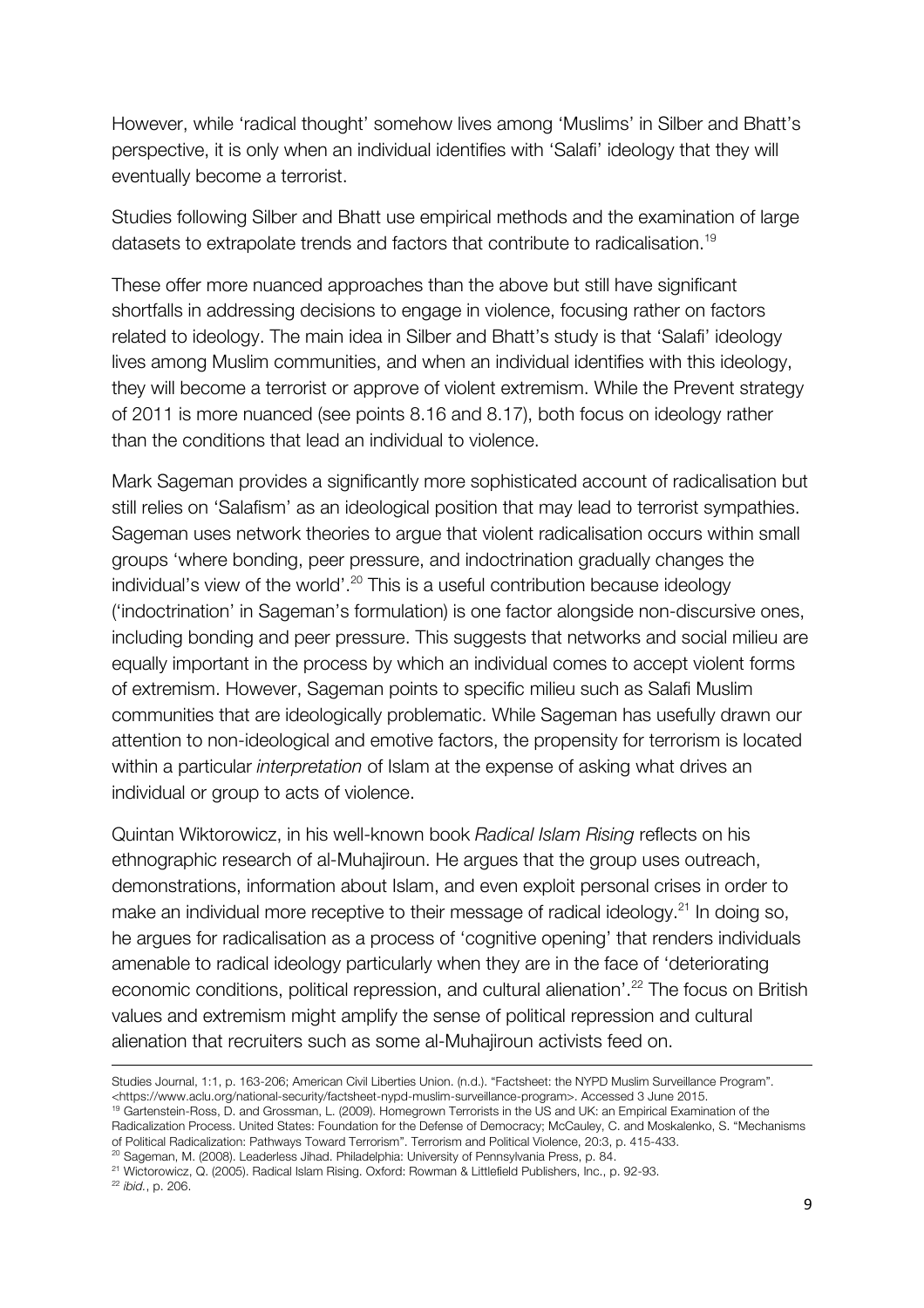While it is necessary to challenge these views, disrupting extremists before they spread ideas rather than challenging them in open debate might contribute to this cycle. For this reason, we stress that disruption should be a practice circumscribed by the law, reserved for violent extremists only, and conducted in consultation with the communities impacted.

The terms 'extremism' and radicalisation are highly contested and varied at local scales. As mentioned at the start of this section, Mark Sageman himself rejects radicalisation as a useful concept (in 2013 after the publication on the 2011 Prevent strategy). It is unfortunate that the Prevent strategy uses ideology as a primary factor, defining 'extremism' as opposition to 'British values'. The Prevent strategy assumes that if particular 'extremist' ideologies, milieu, and recruitment networks are proscribed, 'radicalisation' will not occur. This may compromise the critical input communities can provide if they are deemed 'extremist' or 'too radical' even if they reject the use of violence for political ends.

In fact, some evidence suggests that disengagement with non-violent groups that do not adhere to the 'muscular liberalism' of 'British values' is counter-productive.<sup>23</sup> A project in Lambeth, STREET (Strategy to Reach, Empower, and Educate Teenagers) lost funding after a briefing paper leaked to Charles Farr (Director of the Home Office's Office for Security and Counter-Terrorism) in 2010 'flagged up' organisations that '[shared] the ideology of terrorists'24 despite the fact that some of these organisations were doing useful work in addressing and preventing radicalisation.<sup>25</sup> Charles Farr wrote in a letter after the murder of Drummer Lee Rigby in Woolwich,

Some of the blame has to be levelled at the new [coalition] government, they revised the agenda and cut funding to STREET, a credible outreach project assisting and guiding black converts and Muslim gang members. Ostensibly one of the Woolwich perpetrators were known to them... I strongly believe had their programme been operational the Woolwich incident could have been averted.<sup>26</sup>

Rachel Briggs suggests that the government's 'muscular liberalism' might cause the Prevent strategy to eschew partnerships with crucial community organisations because they do not adhere to the state's subjective and narrow definition of 'British values'.<sup>27</sup>

<sup>23</sup> HM Government. (2011). *op. cit*. On page 108, 'extremism' is defined as 'vocal or active opposition to fundamental British values, including democracy, the rule of law, individual liberty and mutual respect and tolerance of different faiths and beliefs. We also include in our definition of extremism calls for the death of members of our armed forces, whether in this country or overseas.' For more details on this point, please see O'Toole, T, Jones, S, and D N DeHanas. (2012) "The New Prevent: Will it Work? Can it Work?". *Arches Quarterly*, 5:9, p. 56-62.

<sup>&</sup>lt;sup>24</sup>Ahmed, NM. (2013). "UK's flawed counter-terrorism strategy". Le Monde Diplomatique Blog. December 2013.

<sup>&</sup>lt;sup>25</sup> Barclay, J. (2011). "Strategy to Reach, Empower, and Educate Teenagers (STREET): A Case Study in Government-Community Partnership and Direct Intervention to Counter Violent Extremism". Policy brief. Center on Global Counterterrorism Cooperation. <sup>26</sup> Ahmed, NM. (2013). *op. cit*.

<sup>27</sup> Briggs, R. (2010). "Community Engagement for counterterrorism: Lessons from the United Kingdom". *International Affairs*, 86:4, p. 971-981.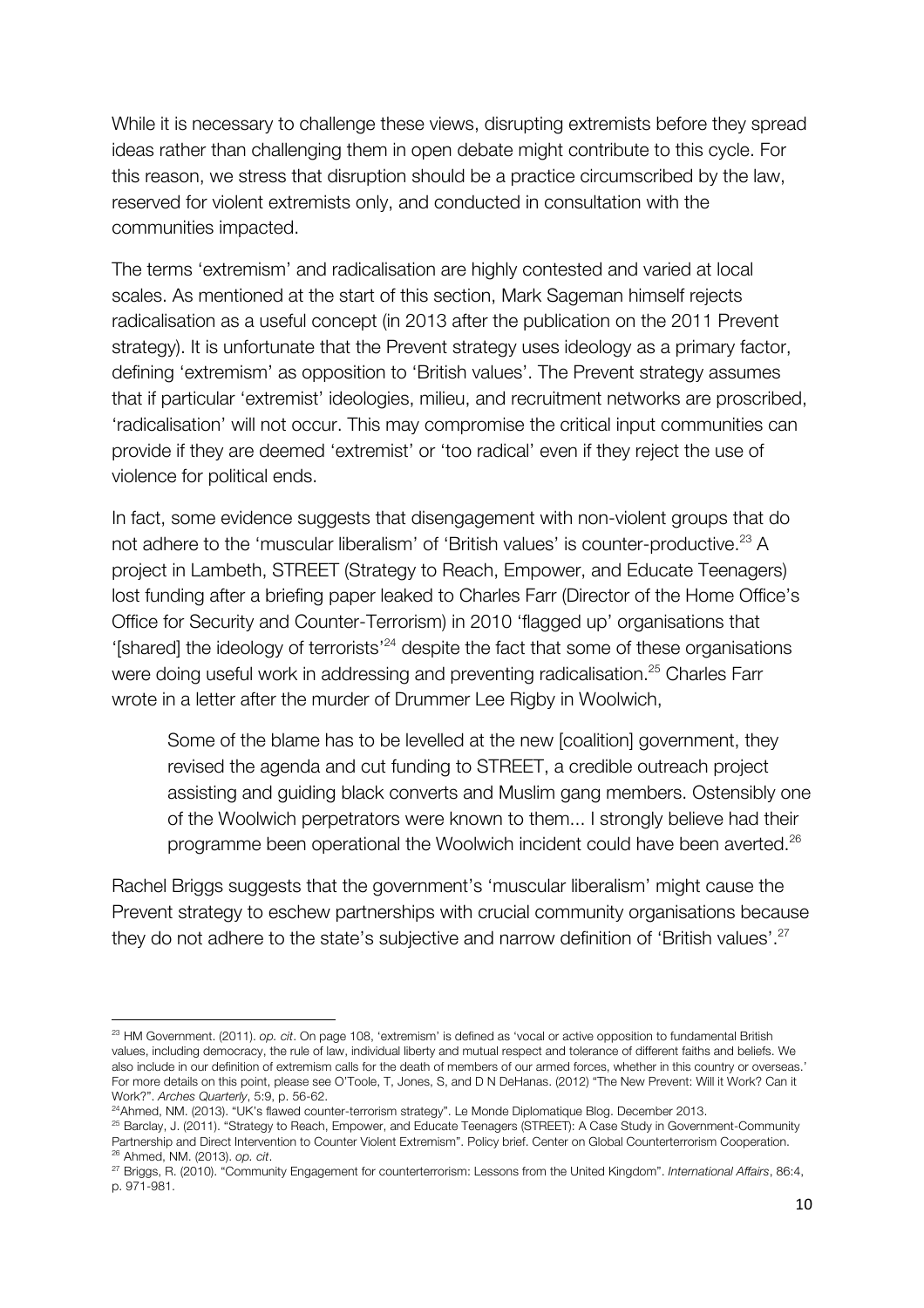Radicalisation is itself highly contested.<sup>28</sup> The short literature review on approaches to extremism below explains factors beyond religiosity and ideology that lead to radicalisation.

These studies overwhelmingly demonstrate that radicalisation–an ambiguous, changing, and hotly contested term<sup>29</sup>-is easily misinterpreted when ideology because the primary focus.

#### *Beyond 'radicalisation'—approaches to extremism*

!!!!!!!!!!!!!!!!!!!!!!!!!!!!!!!!!!!!!!!!!!!!!!!!!!!!!!!!!!!!

Numerous scholars—Mark Sageman, a former CIA analyst and influential terrorism scholar—suggests that 'radicalisation' as a concept is highly contested.<sup>30</sup> Academic explorations of radicalisation and terrorism have provided useful insights into approaching the question of extremism through policy. Among the most important areas to examine are the social conditions and networks that encourage individuals to accept violent methods for political change. Currently, online networks play a major role in encouraging young people to engage with ISIS.<sup>31</sup> Approaches inspired by network theories, with Sageman as a starting point, are helpful in encouraging us to explore how global circuits of 'information' create 'echo chambers' that serve as 'criminogenic environments'. 32

In terms of policy and the new Prevent duty, for example, a group of young people frequenting extremist Twitter accounts or websites might be considered 'at risk' of radicalisation and may be referred to Channel, should a local authority's Prevent panel deem it appropriate. However, in a liberal democracy, it is problematic to punish individuals for exercising their rights to freedom of speech and the freedom of assembly, even online; finding the balance around policing networks of extremists and fundamental freedoms is a significant challenge to local authorities and the Prevent policy can significantly benefit from input from different communities. Network theories are also relevant to offline interactions, with proximity to elites within terrorist networks having an important effect.<sup>33</sup>

<sup>&</sup>lt;sup>28</sup> O'Toole, T., Meer, N., Dehanas, D., Jones, S., and T. Modood. (2015). "Governing through Prevent? Regulation and Contested<br>Practice in State-Muslim Engagement". Sociology. DOI: 0.1177/0038038514564437 (published onlin <sup>29</sup> Neumann, P. (2013). "The Trouble with Radicalization". *International Affairs*, 89:4, p. 873-893.

<sup>30</sup> See Heath-Kelley, C. (2012). "Counter-Terrorism and the Counterfactual: Producing the 'Radicalisation' Discourse and the UK PREVENT Strategy". *British Journal of Politics and International Relations*, 15, p. 394-415; Richards, A. (2011). "The problem with 'radicalization': the remit of 'Prevent' and the need to refocus on terrorism in the UK". *International Affairs*, 87:1, p143-152; Githens-Mazer, J and Lambert, R. (2010). "Why conventional wisdom on radicalization fails: the persistence of a failed discourse". *International Affairs*, 86:4, p. 889-901.

<sup>31</sup> Edwards, C and Gribbon, L. (2013). "Pathways to Violent Extremism in the Digital Era". *The RUSI Journal,* 158:5, p. 40-47; Saltman, E M and Smith, M. (2015). *'Til Martyrdom Do Us Part': Gender and the ISIS Phenomenon*. London: Institute for Strategic Dialogue; HM Government. (2013). *Tackling Extremism in the UK: Report from the Prime Minister's Task Force on Tackling Radicalisation and Extremism*. London: Cabinet Office; Saltman, E M and Russell, J. "White Paper-The Role of Prevent in Countering Online Extremism". London: Quilliam Foundation.

<sup>32</sup> See Neumann, P. (2013). "Options and Strategies for Countering Online Radicalization in the United States". *Studies in Conflict & Terrorism*, 36:6, p. 436; and Kirby, A. (2007). "The London Bombers as 'Self-Starters': A Case Study in Indigenous Radicalization and the Emergence of Autonomous Cliques". *Studies in Conflict & Terrorism*, 30:5, p. 415-428. See also Sutherland, E. and Cressey, D. (1947*). Principles of Criminology, 4th ed*. Chicago: Chicago University Press in Neumann, P., op. cit., p. 436. <sup>33</sup> McCauley, C. and Moskalenko, S. *op. cit*., p. 419-420.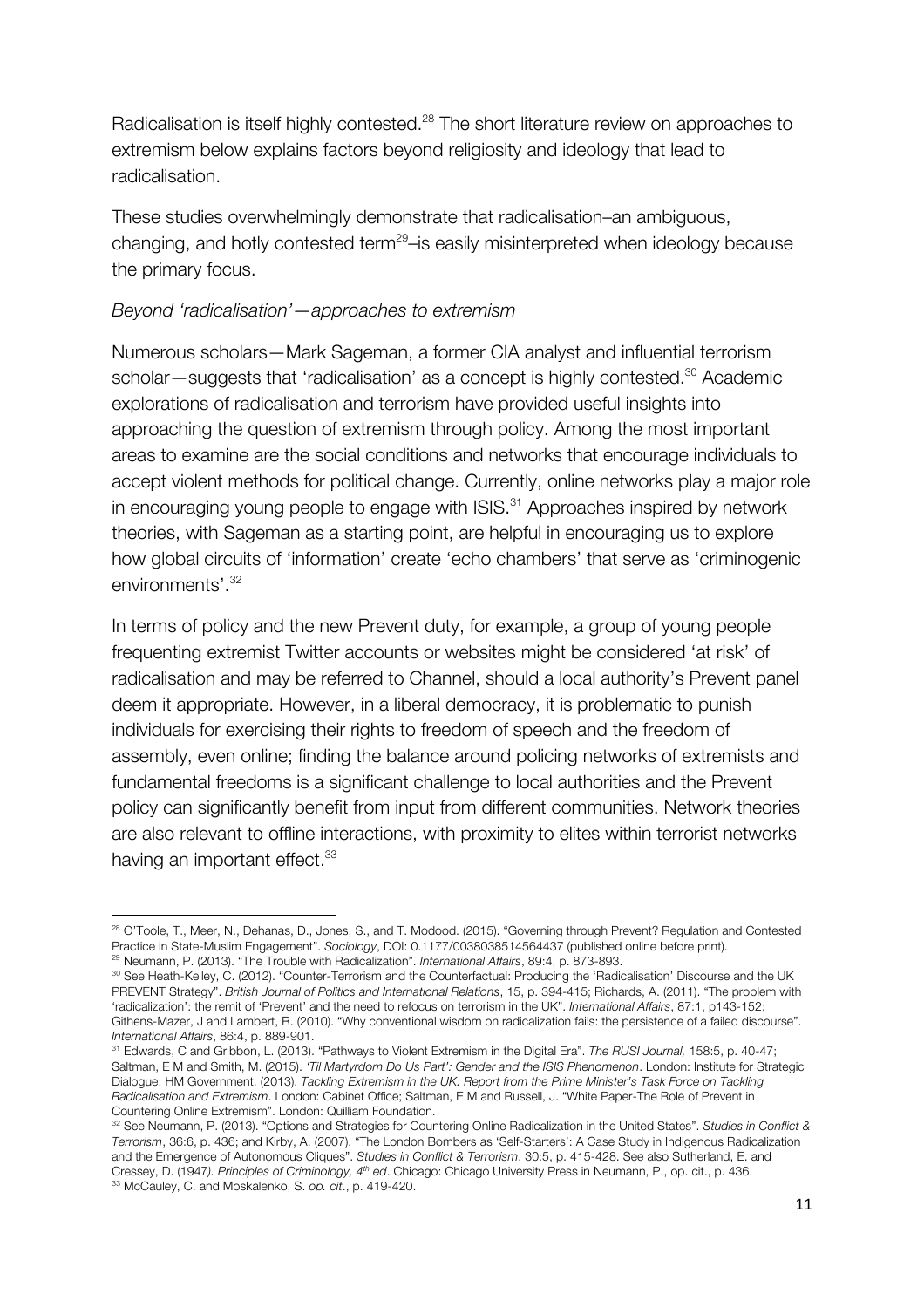This is again an area where partnership, rather than alienation will be effective in supporting counter terrorist policing. Finally, networks have an important part to play in helping an individual identify and reinforce a particular ideology or set of beliefs. This opens a potential to reinforce the validity of political violence.<sup>34</sup>

While network thinking is useful in exploring how terrorists and violent extremists communicate and recruit, it does not sufficiently explain why or how an individual decides that violent action is an appropriate course. Some studies have attempted to address this by interviewing convicted terrorists and at-risk young people.<sup>35</sup>

This research noted that Silber and Bhatt's 'conveyor belt' theory falls short of describing radicalisation. Bartlett and Miller found that non-violent radicals are much more likely than terrorists to study theology while terrorists practised a 'pamphlet' version of Islam.36 Similarly, Aly and Striegher give an example of a would-be terrorist that decided against a violent attack *after* meeting Osama Bin Laden. <sup>37</sup> These two cases demonstrate that 'ideology' is much more fluid than canonical models of radicalisation suggest and that simply being involved in 'radical' discursive communities does not necessarily result in a commitment to political violence.

Approaches to radicalisation that focus on questions of identity are less-researched but possibly more fruitful in understanding propensity to violence. Anja Dalgaard-Nielsen explores a distinct 'French sociology' approach from thinkers Gilles Kepel, Farhad Khosrokhavar, and Olivier Roy that view radicalisation as a process by which 'individuals seek to reconstruct a lost identity in a perceived hostile and confusing world'.<sup>38</sup> Identity politics have been reviewed in radicalisation literature. For example, King and Taylor explain that discrimination and managing a hybrid identity can lead to radicalisation, though they note that an 'innumerable' amount of people manage these tensions without becoming violent extremists.<sup>39</sup> This suggests that identifying with a politics that challenges the Prevent strategy's definition of 'British values' does not equate to support for violence.

The current Prevent strategyfixates on ideology as the central component in determining an individual's propensity to engage in violent extremism. The brief review above demonstrates that networks and ideological 'echo chambers' play a part in support for the use of political violence.

<sup>34</sup> Wickham, C. (2004). 'Interests, Ideas, and Islamist Outreach in Egypt' in *Islamic Activism: A Social Movement Theory Approach*. Bloomington: Indiana University Press, p. 232 in Gunning, J. (2009), op. cit., p. 168. See also Daalgard-Nielsen, A. (2010), *op. cit*., p. 802.

<sup>&</sup>lt;sup>35</sup> Bartlett, J. and Miller, C. (2012). "The Edge of Violence: Towards Telling the Difference Between Violent and Non-Violent Radicalization". *Terrorism and Political Violence*, 24:1; Slootman, M. and Tillie, J. (2006). *Processes of radicalisation. Why some Amsterdam Muslims become radicals*. Amsterdam: Institute for Migrations and Ethnic Studies, University of Amsterdam. <sup>36</sup> Bartlett, J. and Miller, C. (2012). *op. cit*., 9.

<sup>37</sup> Aly, A. and Striegher, JL. (2012). "Examining the Role of Religion in Radicalization to Violent Islamist Extremism". *Studies in Conflict & Terrorism*, 35:12, p. 849-862

<sup>38</sup> Dalgaard-Nielsen, A. (2010). "Violent radicalisation in Europe: What we know and what we do not know". *Studies in Conflict and Terrorism*, 33, 797-814.

<sup>39</sup> King, M. and Taylor, D. (2011). "The Radicalization of Homegrown Jihadists: A review of Theoretical Models and Social Psychological Evidence". *Terrorism and Political Violence*, 23:4, p. 602-622.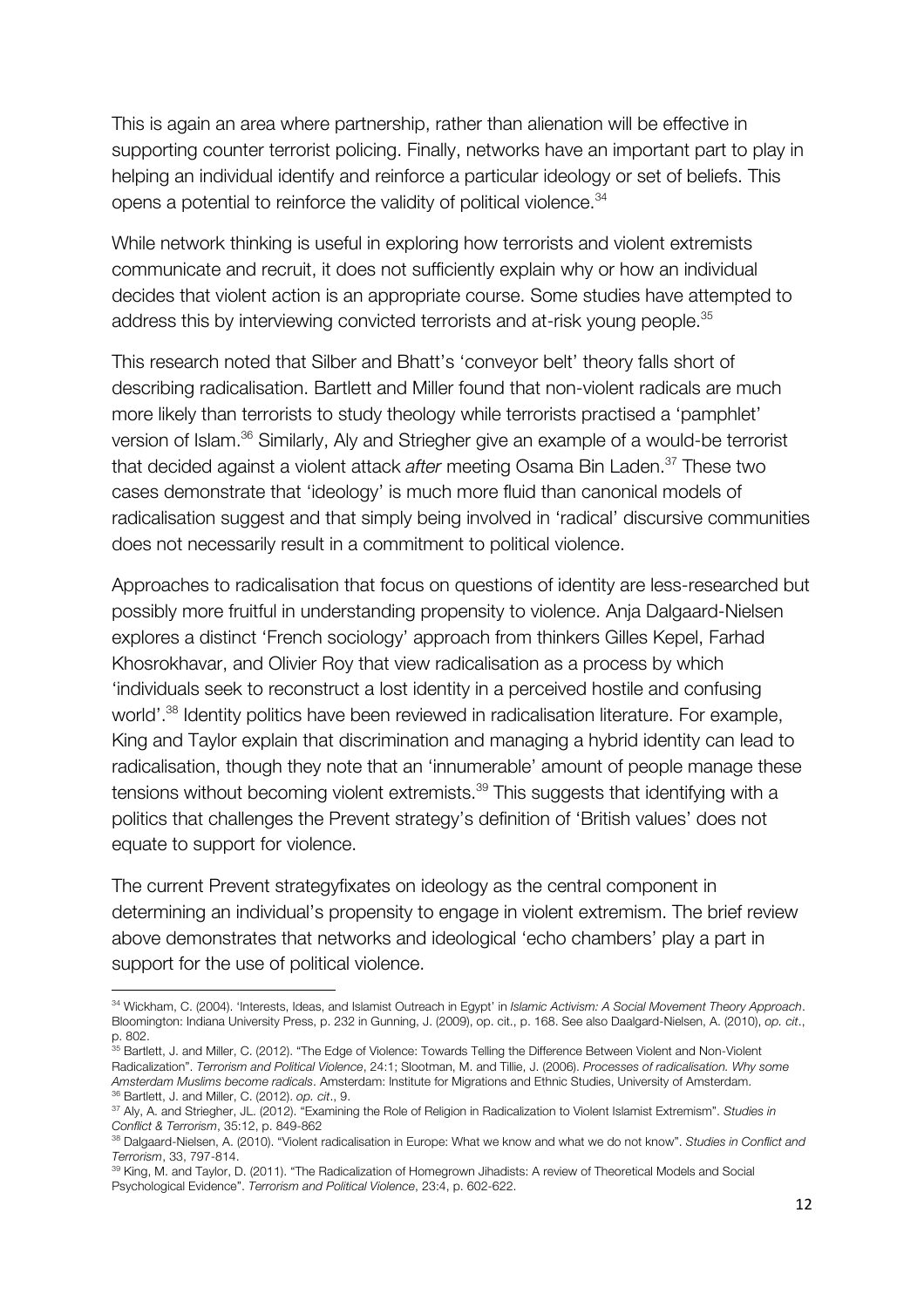Further, other factors are reviewed such as identity and social exclusion. However, there is no clean process between engagement in an ideological milieu and the use of political violence. This is a gap in terrorism research; and delivery of Prevent should be conscious of the fact that the primary focus must remain on countering those who believe violence is the correct way forward; rather than scrutinise Muslims for their beliefs or ideologies even when they do not integrate into 'British values' (as are narrowly defined in the Prevent strategy).

### 3. Implementation of Prevent in London: Tower Hamlets

This section reviews the London Borough of Tower Hamlets and its implementation of Prevent.<sup>40</sup> Despite the growing literature on the Prevent strategy constructing Muslim communities as 'suspect' in security discourse, <sup>41</sup> very few studies have explored the local dynamics of Prevent implementations in the UK.<sup>42</sup> According to Floris Vermeulen, author of one of the few academic studies of Prevent in the borough, 'the community as a whole [seemed] to have large input in this process [implementing Prevent over 2008-2011], which probably lowers the stigmatizing effect on this form of suspect community'.43

Following the release of an updated Prevent strategy in 2011, the majority of Prevent funding has been distributed through the Home Office.<sup>44</sup> Since then, projects are clearly oriented towards disrupting violent and non-violent 'extremist' voices and engaging Muslims in 'theological interventions' based on determinations made by Prevent boards and the police.

These changes in the Prevent strategy's implementation in London demonstrate that after the 2011 policy shift, Prevent delivery and decision making will increasingly be delivered by the Office of Security and Counter-Terrorism (OSCT) at the Home Office, 45 which will play a major role in selecting which organisations get funded and collect intelligence on risks at a distance from communities.

<sup>43</sup> Vermeulen, F. (2014). "Suspect communities—Targeting Violent Extremism at the Local Level: Policies of Engagement in Amsterdam, Berlin, and London". *Terrorism and Political Violence*, 26:2, p. 297.

<sup>&</sup>lt;sup>40</sup> Due to time constraints on the consultation response, the author was not able to make further FOI requests. This could be completed as part of further research into the effectiveness and failures of the Prevent strategy in London. There is very little information available, in FOI requests or otherwise, that makes Prevent action plans in London's borough readily available for projects taking place after 2011. Tower Hamlets and Lambeth have provided detailed responses, but other boroughs, such as Greenwich, have responded with virtually all information redacted. The lack of transparency and public scrutiny of Prevent further hampers the programme's efficacy as it is extremely difficult to make evidence-based arguments on how the policy can be improved. The information in this section comes from the FOI response from Tower Hamlets, FOI 11218. A 2008-2011 action plan is included, as are action plans from 2012-2015, which form the basis of the evidence presented in this section.

<sup>&</sup>lt;sup>41</sup> Pantazis, C. and Pemberton, S. (2009), op. cit.; Githens-Mazer, J and Lambert, R. (2010), op. cit.<br><sup>42</sup> See for example O'Toole, T., DeHanas, D., and T. Modood. (2012). "Balancing tolerance, security and Muslim engage United Kingdom: the impact of the 'Prevent' agenda". *Critical Studies on Terrorism*, 5:3, p. 373-389; Spalek, B., El Awa, S., and L. McDonald. (2008). *Police-Muslim Engagement and Partnerships for the Purposes of Counter-Terrorism: an examination*. Birmingham: University of Birmingham and Lewicki, A., O'Toole, T., and T. Modood. (2014). *Building the Bridge: Muslim Community Engagement in Bristol*. Bristol: Centre for the Study of Ethnicity and Citizenship, University of Bristol.

<sup>44</sup> HM Government. (2011). *op. cit.*, p. 101.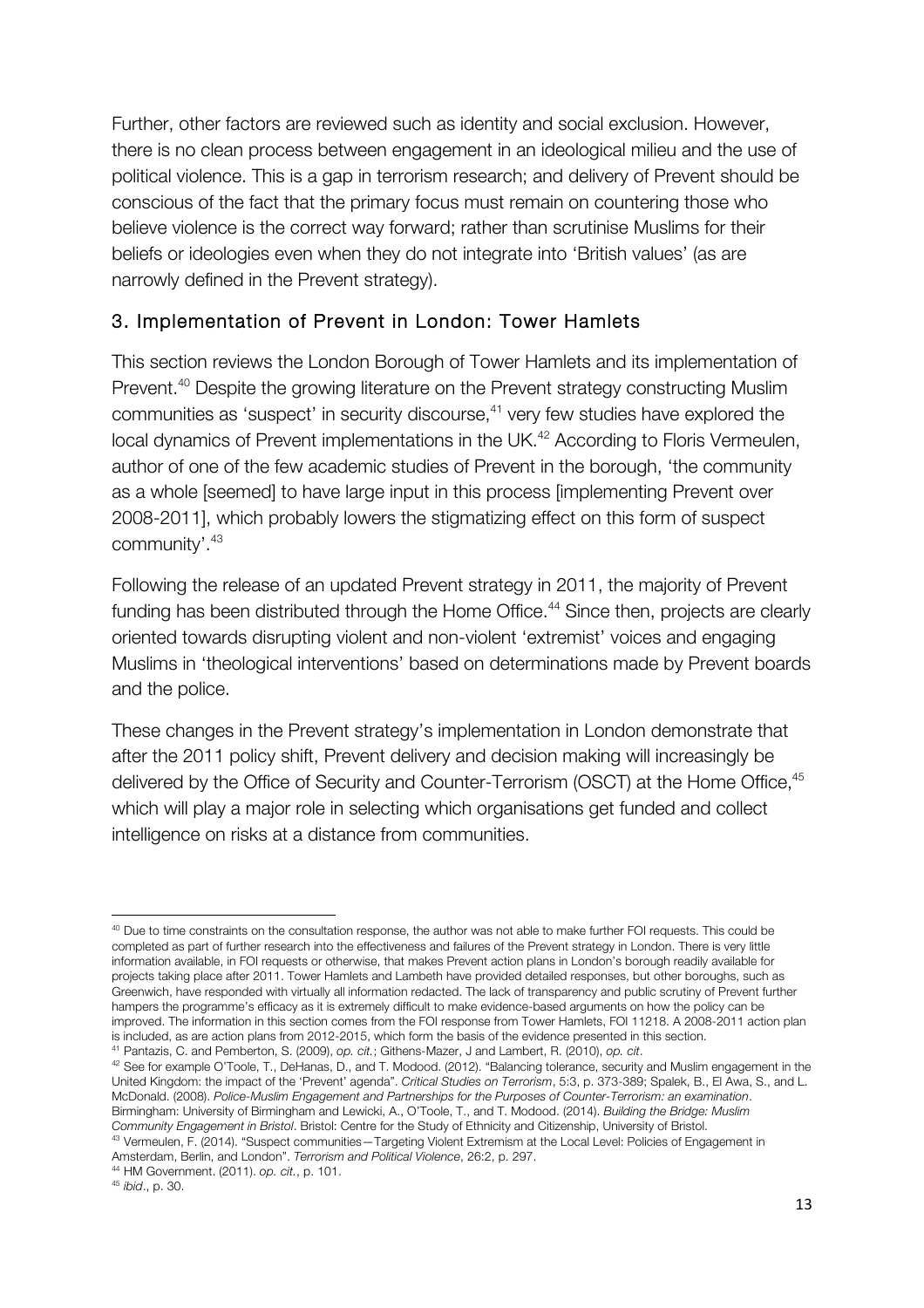The establishment of a statutory Prevent duty in 2015, when combined with this approach may further strain existing negative perceptions in response to previous incarnations of the strategy. However, incorporating community voices into this implementation may help to mitigate this gap.

The London borough of Tower Hamlets has been a Prevent priority borough since its inception. It received Prevent Pathfinder funding for 2007 and since then has received a significant amount of funding:

- 2007/2008: £98,200 $46$
- 2008/2009: £365,000
- 2009/2010: £450,000
- 2010/2011: £534,000

After 2011, a number of discrepancies regarding funding seem to emerge in the Tower Hamlets borough Prevent plans and budgets. In response to an FOI request, the borough reports that £22,008.85 was in the budget in 2011/2012, £66,136.11 in 2012/2013, £292,375.27, and £363,498.47 allocated in 2014/2015.

However, these numbers are much lower than those reflected in Tower Hamlets' action plans, which report the following levels of funding:

- 2012/2013: £267,885
- 2013/2014: £445,137
- 2014/2015: £519,665

Data from 2011/2012 is missing 'due to substantial delays in the Home Office funding'. Below, we focus on the numbers above, reflected in the borough's action plans provided in response to an FOI request, as they refer to an itemised budget used to distribute Prevent funding to relevant activities in the borough.

Over 2008 to 2011, projects were overwhelmingly community focused. As the 2008- 2011 action plan explains,

The approach we took in bidding against the fund was to propose a range of small scale projects that could be tied to the Government's objectives while fitting comfortably with broader efforts already underway to support local community development. Officers were particularly mindful of the need to avoid specifying projects that might in any way alienate the local community and of the need to acknowledge issues that were outside local government control, including the role of foreign policy as a grievance to young people.<sup>47</sup>

<sup>&</sup>lt;sup>46</sup> There is some discrepancy in this figure. It is claimed to be £98,200 in the letter response from the borough in the FOI, but in the action plan for 2008-2011, it reads £99,200 on page 11.

<sup>47</sup> 2008-2011 Action Plan, p. 14. In Tower Hamlets FOI response 11218.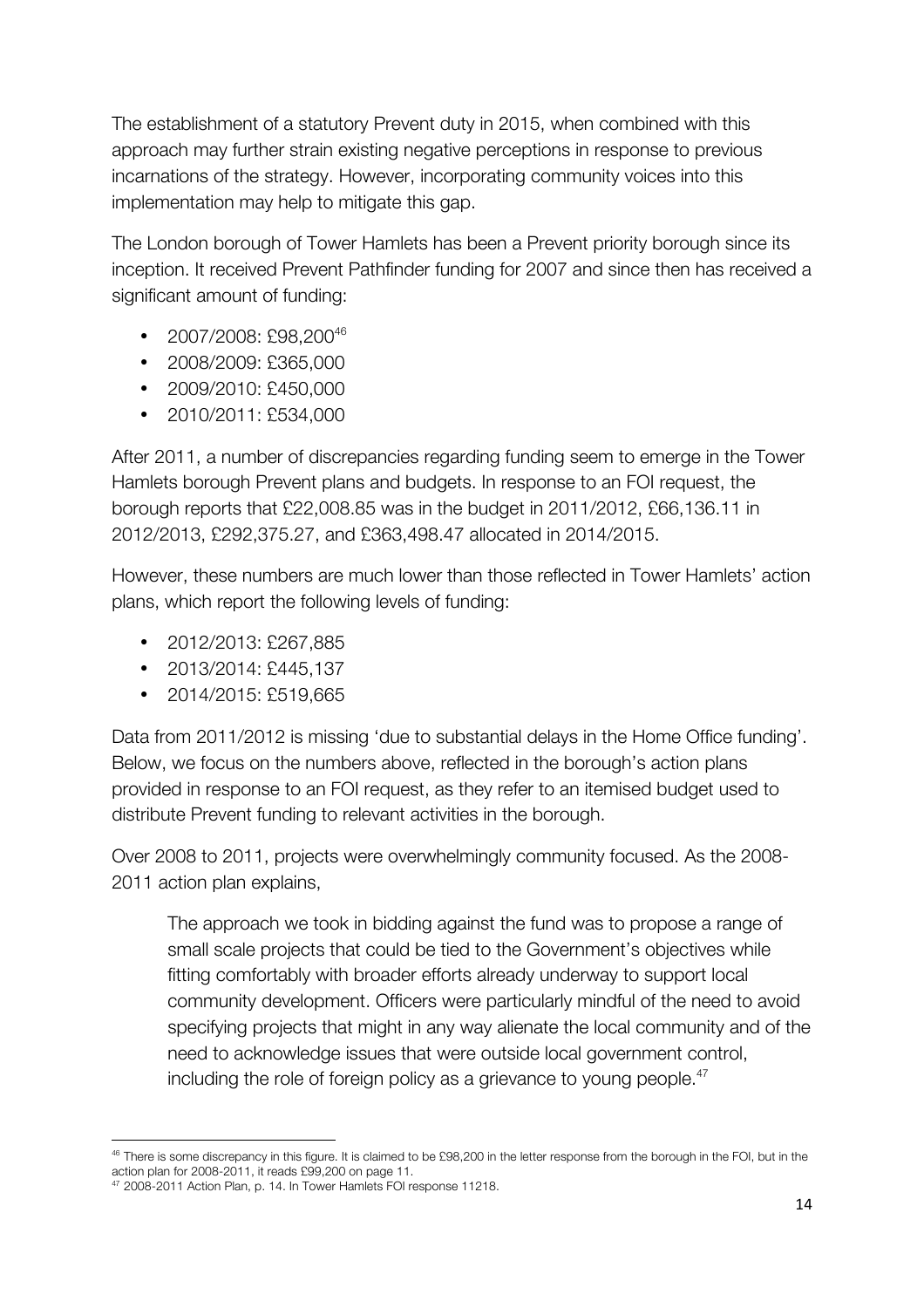Projects funded during this period were often community-oriented, looking to develop forums and spaces for discussion that challenged extremist views.

A wide range of Muslim community organisations took Prevent funding and developed useful spaces for Muslims to engage.

This funding engaged a diverse group of partners, delivering media training, support, and debate training led by the Cordoba Foundation, a Muslim Youth Council established by the London Muslim Centre, and work supporting various mosques for capacity building projects and interfaith work.<sup>48</sup>

According to a report by the Tavistock Institute, these programmes were successful in addressing some of the structural causes of terrorism in the borough. The Tavistock Institute found that these programmes helped increase Muslim and non-Muslim understandings of Islam, giving young people the theological support needed to make intelligent interpretations of theological positions. <sup>49</sup> Safe spaces that allowed for discussions of grievances and challenges, including issues such as foreign policy, social concerns, and hate crime, helped young people 'vent frustrations, ask questions, [and] develop critical thinking' skills—the very skills and spaces necessary to challenge extremist views.<sup>50</sup> Support for young people facing socioeconomic exclusion was also delivered through Prevent by providing a range of services including education, social and sporting activities that can prevent youth from turning to criminality and gang association.51 The Tavistock Institute explains 'that in Tower Hamlets the Prevent programme adopted a community-based "bottom-up" design, which was found to be both appropriate and necessary for the local context in the borough'.<sup>52</sup>

While the Tavistock Institute's individual evaluation of the Tower Hamlets Prevent implementation shows that a community-oriented approach can have useful impacts in dealing with the broader context of crime and violent extremism, these lessons and findings have not been taken seriously in iterations of the borough's action plans around Prevent after 2011. As Prevent did in Bristol, the Tower Hamlets approach created safe spaces for Muslims to air their views, develop skills in critical thinking to counter violent extremism by including Muslims in the 'political opportunity' structures.<sup>53</sup>

<sup>48</sup> 2008-2011 Action Plan, p. 14-15. In Tower Hamlets FOI response 11218.

<sup>49</sup> Iacopini, G., Stock, L., and Junge, K. (2011). *Evaluation of Tower Hamlets Prevent Projects*. London: The Tavistock Institute, p. 33.

<sup>50</sup> See See Bartlett, J and Birdwell, J. (2010). *From Suspects to Citizens: Preventing Violent Extremism in a Big Society*. London: Demos.

<sup>51</sup> Iacopini, G., et. al. (2011). op. cit., p. 34-35.

<sup>52</sup> *ibid*., 20.

<sup>53</sup> Lewicki, A., et. al. (2014). op. cit.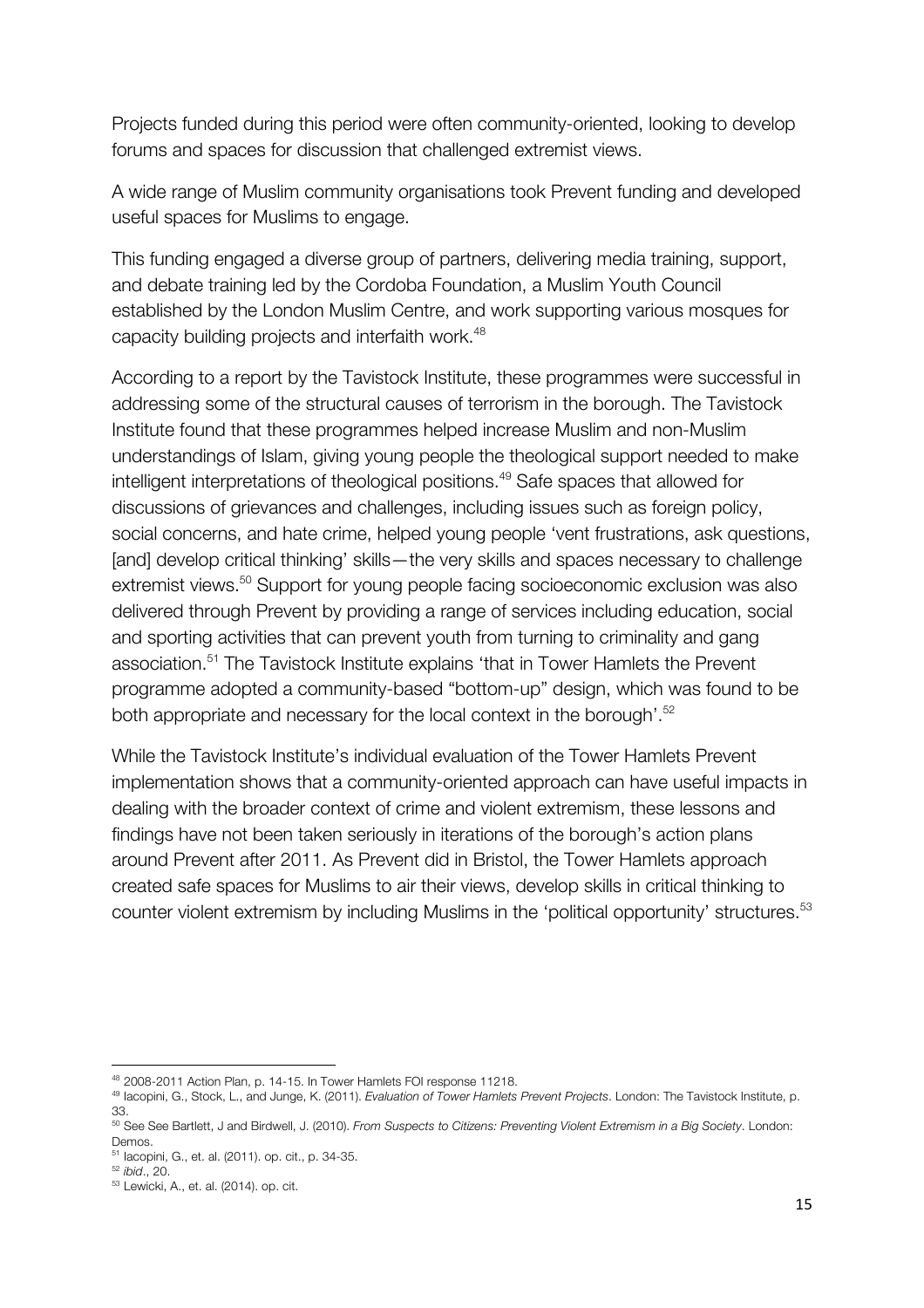After the publication of the 2011 Prevent strategy, funding priority was shifted from community-led organisations to police and security-led approaches due to the perception that Prevent funding used for 'wider objectives of promoting integration and community cohesion' in fact 'created the impression that the Government was supporting cohesion projects only for security reasons', impeding the strategy's efficacy.<sup>54</sup> While making Prevent leaner and more focused is a positive approach, it should be done in conversation with communities rather than through centralised decision-making structures.

In essence, the move in the strategy is one away from addressing radicalisation through communities, securitising them instead of treating them as partners and leaders. This reprioritisation will negatively impact the implementation of the Prevent strategy in Tower Hamlets (as elsewhere in London). Further, the fixation on 'ideology' and 'nonviolent extremism' will alienate members of Muslim communities who under the previous Prevent agenda were able to access spaces to express dissenting voices. The danger today is that these spaces will be suffocated, along with space for dissenting voices.

The 2014/2015 Tower Hamlets action plan shares almost no projects with similar profiles to those explained in the Tavistock Institute report. The new approach—a post-2011 approach—is almost entirely 'top-down' and leaves very little space for Muslims (or other communities) to provide input. This is a hard security approach, prioritising intelligence gathering and Channel referrals with leadership from central authorities. This modified Prevent apparatus is intended to work in lockstep with the new Prevent duty to identify individuals at risk of becoming terrorists.

The projects listed in the Tower Hamlets 2014/2015 action plans demonstrate shifts in the implementation of the Prevent in the borough. The strategic objectives for 2014/2015 are summarised below:

- 'Target social, peer and educational support and advice to individuals identified as at risk of involvement in extremist activity and violence'.
- 'Strengthen community leadership to enable key individuals and organisations to challenge/disrupt extremist ideology'.
- 'Strengthen positive networks and institutions to increase their capacity to challenge extremism and violence and disrupt networks and organisations which are sympathetic to extremism and terrorism'.

In the previous action plan, the objectives and expected outcomes were significantly different. Between 2008 and 2011, objectives included 'understanding' and engagement with Muslims communities, capacity building on the PVE agenda, and building 'resilience' in communities and for 'vulnerable' individuals.

<sup>!!!!!!!!!!!!!!!!!!!!!!!!!!!!!!!!!!!!!!!!!!!!!!!!!!!!!!!!!!!!</sup> <sup>54</sup> HM Government. (2011). *op. cit.*, p. 30.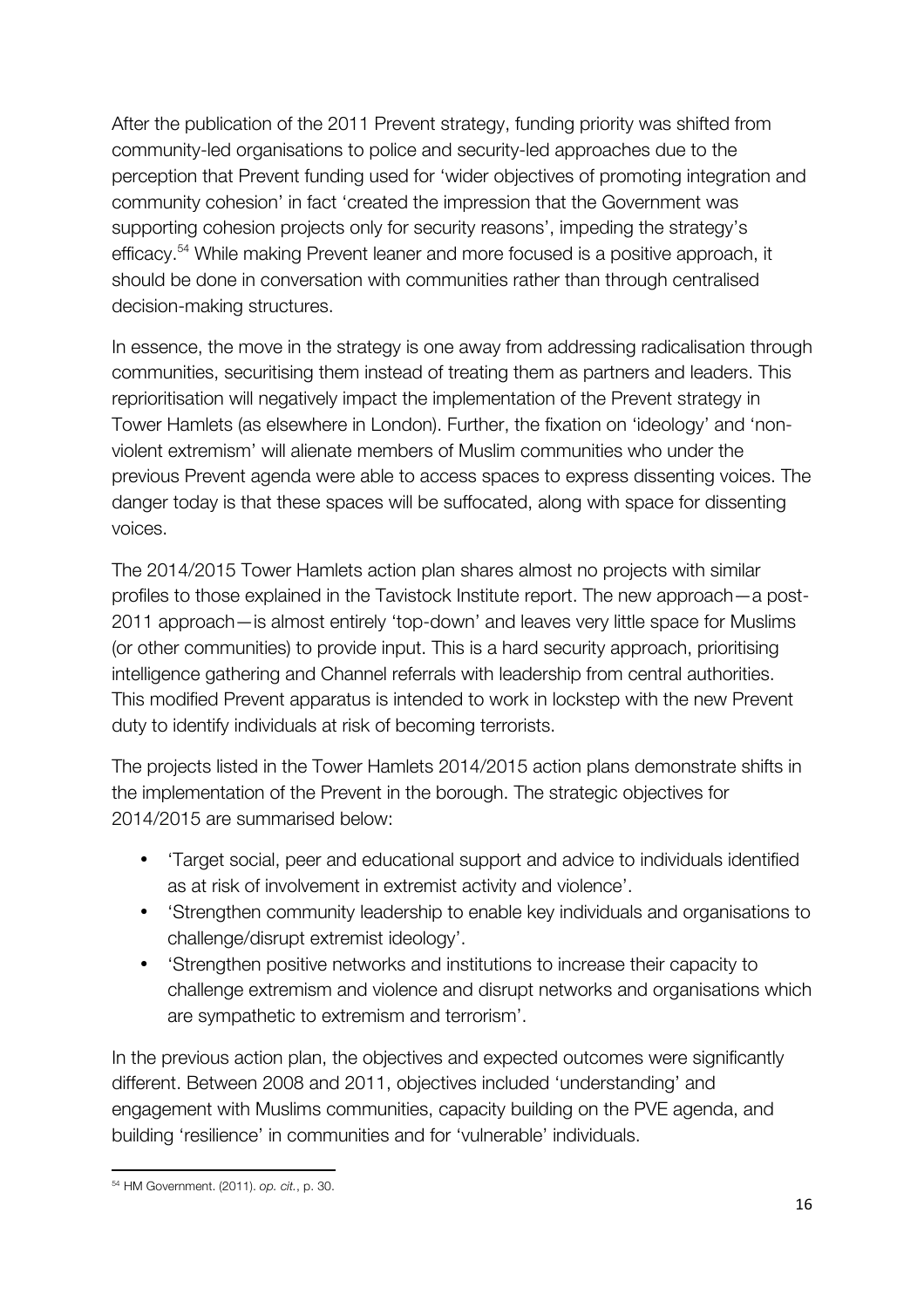There is a clear discursive shift in the organisation of implementation priorities in the borough towards 'disrupting' and 'challenging' individuals at risk of 'extremist activity'.<sup>55</sup>

Many of the community-led projects used in Tower Hamlets in previous years gave Muslims an actual political stake in the implementation of Prevent measures. This has shifted in the new strategy to what might be perceived as a highly prescriptive and patronising one: where communities have had a stake in implementing Prevent activities, they are now the recipients of safeguarding and prevention training filtering down from central authorities to the problematised 'communities'. These shifts are evident upon examination of the changes in the Tower Hamlets Prevent Delivery plan. Indeed, their strategic objectives have changed almost entirely toward intelligence gathering, procuring Channel referrals, and safeguarding where the previous strategy worked with community organisations to open space for young people and others to express themselves and their grievances. The new policy is decidedly more invasive and could compromise 'safe spaces' that were established previously and used to gather intelligence and Channel referrals of individuals who do not share the Prevent policy's designation of 'British values'. The table below explains the shifts in the Prevent policy and the impact on Tower Hamlets project delivery plan.

| Objective     | Deliverables 2008-2011                           | Deliverables after 2011 update<br>of Prevent strategy<br>(based on 2014/2015 plan) |
|---------------|--------------------------------------------------|------------------------------------------------------------------------------------|
| Understanding | Produce a local community<br>$\bullet$           |                                                                                    |
| of, and       | database of local contacts with                  |                                                                                    |
| engagement    | key leaders and influencers.                     |                                                                                    |
| with, Muslim  | Develop partnership with local<br>$\bullet$      |                                                                                    |
| communities.  | Council of Mosques.                              |                                                                                    |
|               | Enhance local mosque<br>$\bullet$                |                                                                                    |
|               | capabilities with a focus on                     |                                                                                    |
|               | women's issues and young                         |                                                                                    |
|               | people.<br>Conduct research on deaf<br>$\bullet$ |                                                                                    |
|               | Muslims and other groups and                     |                                                                                    |
|               | their views on PVE.                              |                                                                                    |
|               | Establish deradicalisation<br>$\bullet$          |                                                                                    |
|               | programmes to help young                         |                                                                                    |
|               | people understand the PVE                        |                                                                                    |
|               | agenda and work with police.                     |                                                                                    |
|               |                                                  |                                                                                    |
|               |                                                  |                                                                                    |

*Table 1: Summary of Tower Hamlets PVE projects 2008-2011, 2014/2015*<sup>56</sup>

<sup>55</sup> See 2008-2011 Action plan, in Tower Hamlets FOI response 11218.

<sup>56</sup> Summarised from 2008-2011 action plan and 2014/2015 action plan enclosed in Tower Hamlets FOI response 11218.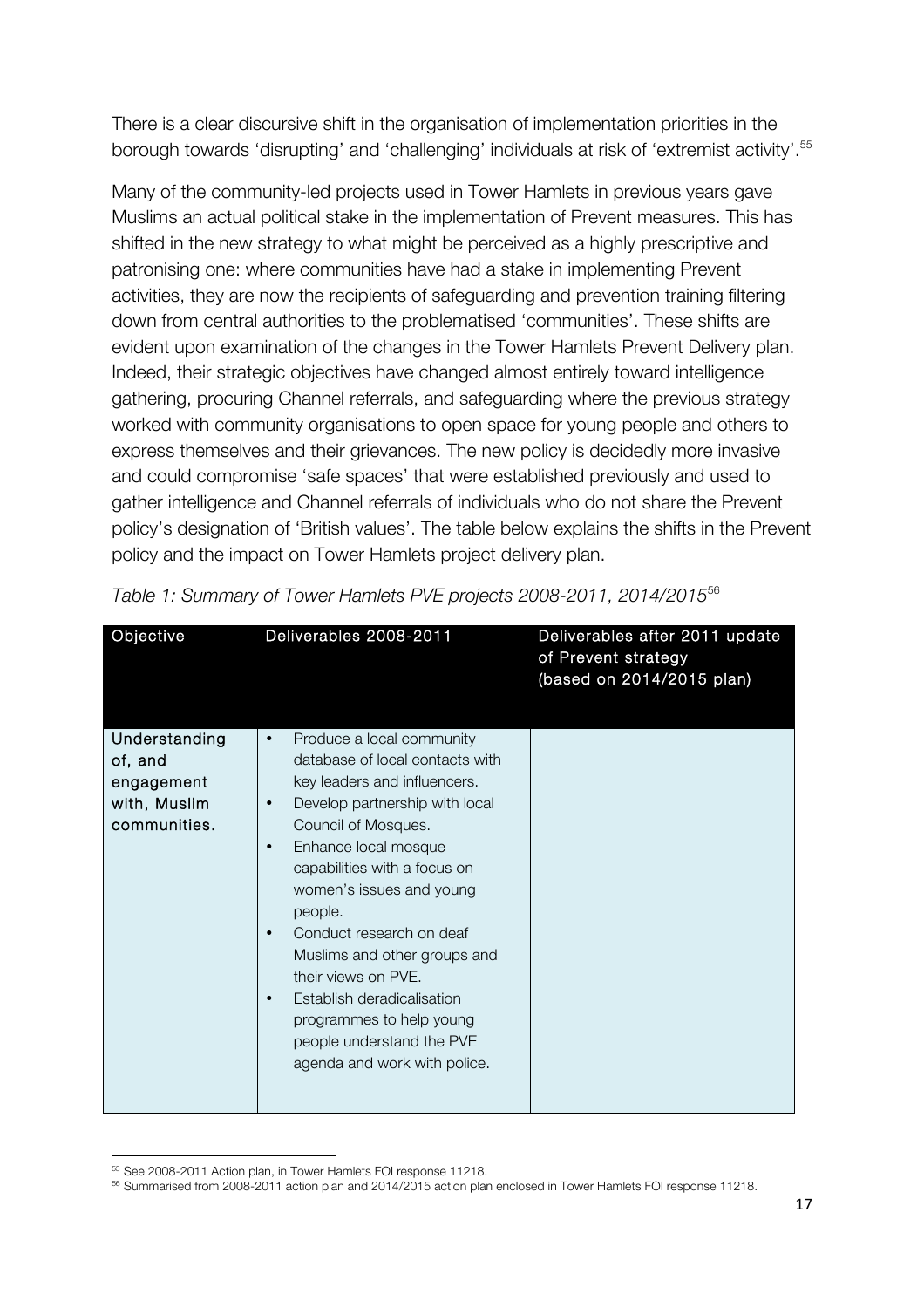| Target social,<br>peer, and<br>educational<br>support and<br>advice to<br>individuals<br>identified as at<br>risk of<br>involvement in<br>extremist activity<br>and violence. |                                                                                                                                                                                                                                                                                                                                                                                                                                                                                                                                                                                                                                                                                                                                                                                                                                                                                                                                                                        | e-CAF assessments of<br>$\bullet$<br>vulnerable young people should<br>be completed upon referral to a<br>panel responsible for sending<br>referrals and managing<br>safeguarding strategies.<br>Work with faith organisations to<br>$\bullet$<br>increase capacity to implement<br>safeguarding policies.<br>Implement adult safeguarding<br>$\bullet$<br>boards.<br>Commissioning London Tigers-<br>a crime intervention group that<br>encourages young people to<br>avoid crime to play football<br>instead <sup>57</sup> -for 'theological<br>intervention services'. |
|-------------------------------------------------------------------------------------------------------------------------------------------------------------------------------|------------------------------------------------------------------------------------------------------------------------------------------------------------------------------------------------------------------------------------------------------------------------------------------------------------------------------------------------------------------------------------------------------------------------------------------------------------------------------------------------------------------------------------------------------------------------------------------------------------------------------------------------------------------------------------------------------------------------------------------------------------------------------------------------------------------------------------------------------------------------------------------------------------------------------------------------------------------------|---------------------------------------------------------------------------------------------------------------------------------------------------------------------------------------------------------------------------------------------------------------------------------------------------------------------------------------------------------------------------------------------------------------------------------------------------------------------------------------------------------------------------------------------------------------------------|
| Effective<br>development of<br>an action plan to<br>build the<br>resilience of<br>communities and<br>support of<br>vulnerable<br>individuals.                                 | Put on the 'Dangerous Ideas<br>Tour' which allowed young<br>people to express themselves<br>and engage in political<br>discussions at a youth club.<br>Discussions included topics such<br>as the heritage of the borough's<br>Bangladeshi community and the<br>life and thought of Malcolm X.<br>The police team was responsible<br>$\bullet$<br>for delivering advice and<br>encouraging individuals to sign up<br>to a charter regarding the internet<br>and extremism.<br>Establishing an anti-Muslim hate<br>crime reporting centre was a<br>priority.<br>£12,000 spent on developing a<br>locally tailored schools toolkit on<br>countering extremism.<br>Focus placed on countering<br>extremist messages encouraging<br>Muslims not to vote.<br>£120,000 spent on increasing<br>$\bullet$<br>capacity to work with and identify<br>young people at risk of<br>radicalization, run via the Youth<br>Offenders Team and NOMS.<br>Developed a local women's forum |                                                                                                                                                                                                                                                                                                                                                                                                                                                                                                                                                                           |

 $57$  Find details on London Tigers at < http://www.londontigers.org/community-cohesion-safety/>.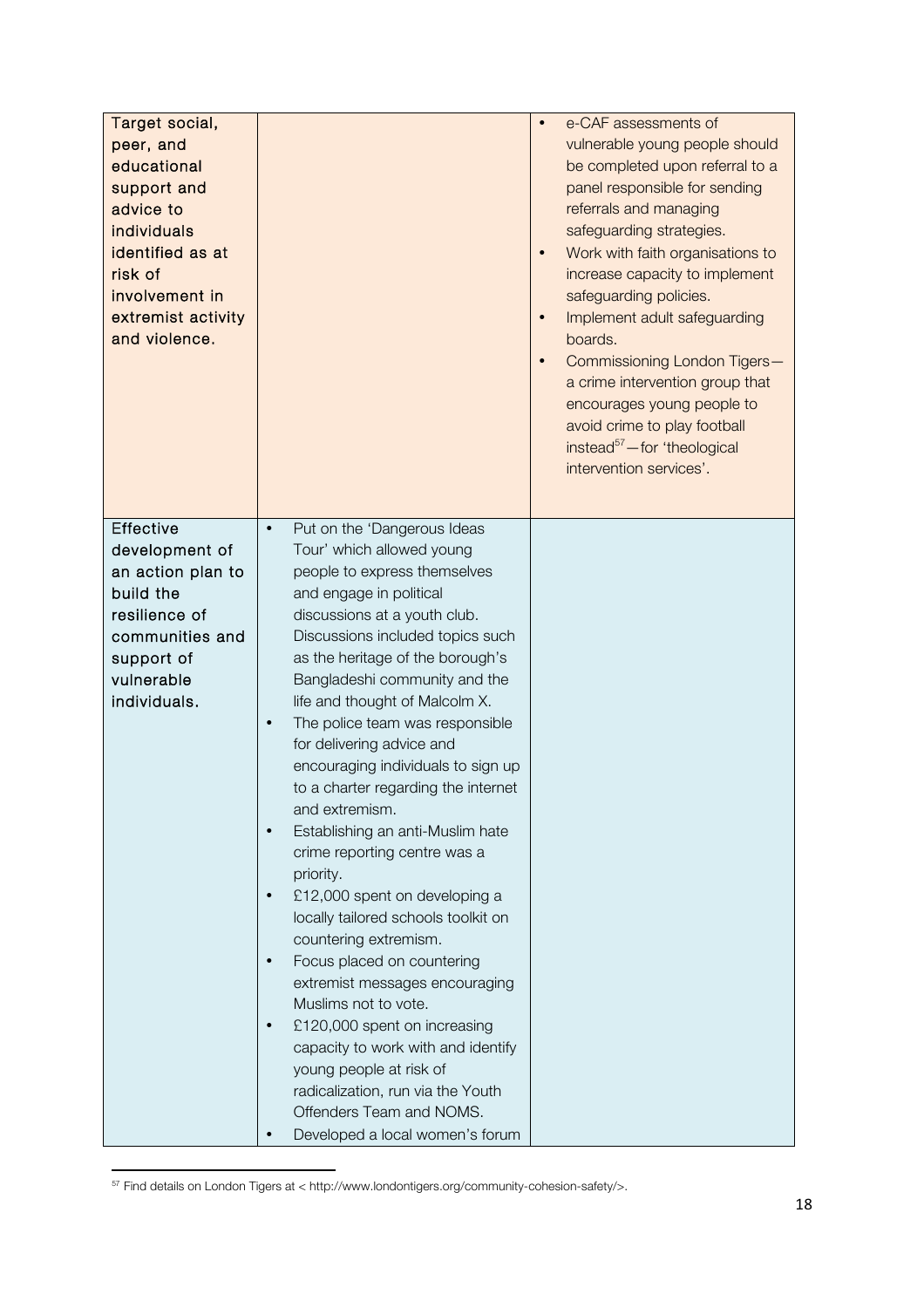|                                                                                                                                                                                                                     | and media and literary project<br>engaging women in the arts.<br>Developed platforms to discuss<br>$\bullet$<br>grievances at local universities.<br>Implemented a local referral<br>$\bullet$<br>board.                                                                                                                                                                                                                  |                                                                                                                                                                                                                                                                                                                                                                                                                                                                        |
|---------------------------------------------------------------------------------------------------------------------------------------------------------------------------------------------------------------------|---------------------------------------------------------------------------------------------------------------------------------------------------------------------------------------------------------------------------------------------------------------------------------------------------------------------------------------------------------------------------------------------------------------------------|------------------------------------------------------------------------------------------------------------------------------------------------------------------------------------------------------------------------------------------------------------------------------------------------------------------------------------------------------------------------------------------------------------------------------------------------------------------------|
| Strengthen<br>community<br>leadership to<br>enable key<br>individuals and<br>organisations to<br>challenge/disrupt<br>extremist<br>ideology.                                                                        |                                                                                                                                                                                                                                                                                                                                                                                                                           | 'Faith Associates' to deliver<br>$\bullet$<br>safeguarding training for Imams<br>and Islamic school teachers.<br>Pushing a 'No Place for Hate'<br>$\bullet$<br>campaign run through the<br>police.<br>Disruption of extremist speakers<br>$\bullet$<br>from being active at events.<br>Work with partners to prevent<br>$\bullet$<br>extremists from managing<br>premises.                                                                                             |
| Oversight and<br>knowledge<br>capacity building<br>on the PVE<br>agenda.                                                                                                                                            | A tri-borough 'East London<br>$\bullet$<br>Alliance' was developed for risk<br>assessment and information<br>sharing across boroughs.<br>Evaluation of PVE in Tower<br>$\bullet$<br>Hamlets was delivered.<br>Use of 'Operation NICOLE' to<br>$\bullet$<br>reach out to communities and<br>explain why terrorism arrests<br>were necessary.<br>Provision of media training for the<br>Muslim community in the<br>borough. |                                                                                                                                                                                                                                                                                                                                                                                                                                                                        |
| Strengthen<br>positive<br>networks and<br>institutions to<br>increase their<br>capacity to<br>challenge<br>extremism and<br>violence and<br>disrupt networks<br>and<br>organisations<br>which are<br>sympathetic to |                                                                                                                                                                                                                                                                                                                                                                                                                           | £500 spent to disseminate<br>$\bullet$<br>Prevent teaching materials.<br>Recruit a qualified to teacher to<br>$\bullet$<br>organize activities for Year 9<br>pupils.<br>Production of resources aimed<br>$\bullet$<br>to support teaching staff<br>facilitate discussions and<br>lessons to develop critical<br>thinking in relation to extremism,<br>'conspiracy theories' and<br>'politically sensitive' topics.<br>Recruitment of a Prevent advisor<br>for parents. |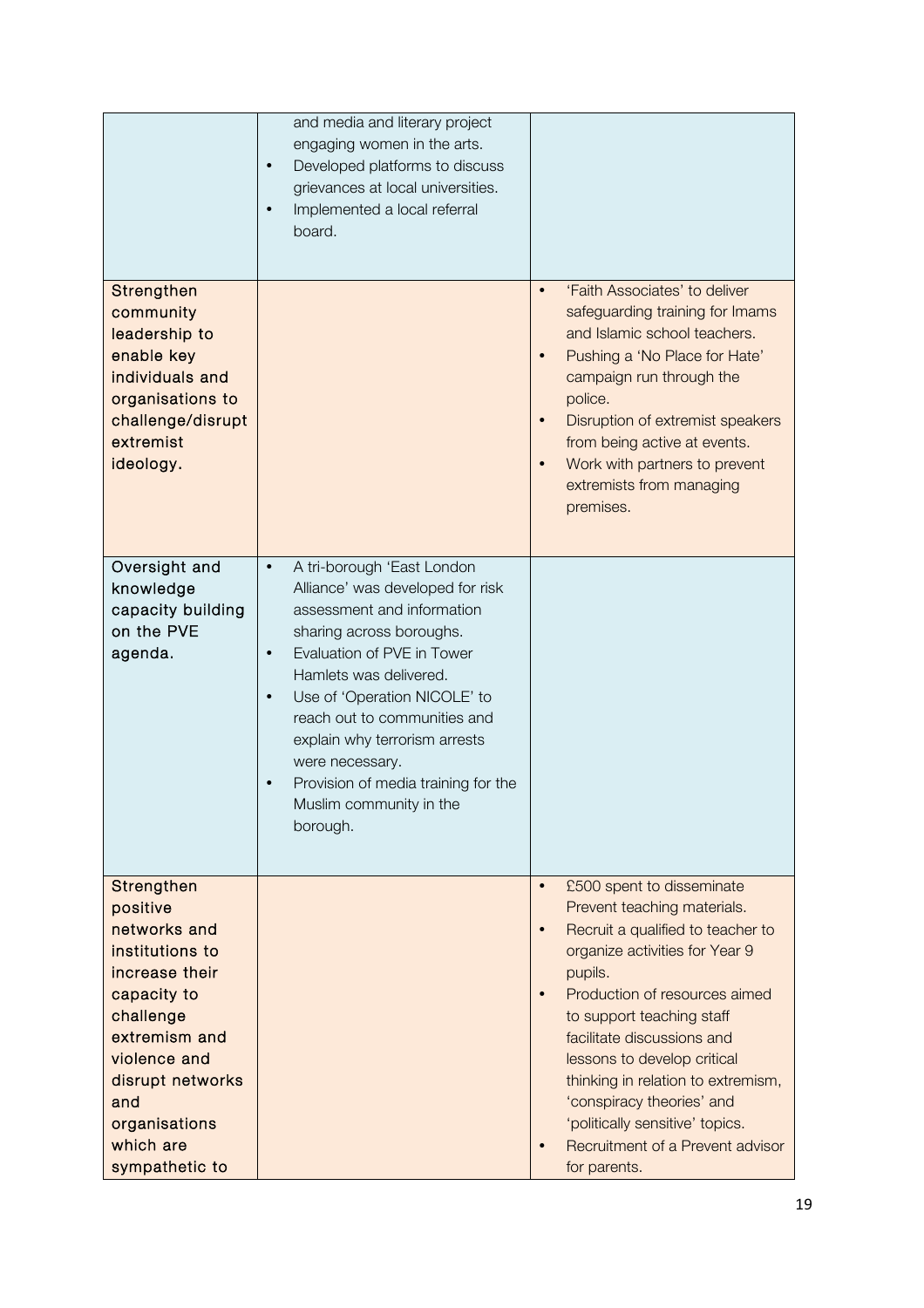| extremism and<br>terrorism. | Recruitment of a Youth<br>Offending Team practitioner.<br>Provision of radicalisation<br>$\bullet$<br>awareness training.<br>Provision of Workshops to raise<br>$\bullet$<br>awareness of Prevent (WRAP).<br>Campaigns to prevent people<br>from donating to extremist<br>organisations.<br>Closure of 'dawah' stalls run by<br>extremists.<br>Disrupt unregistered street<br>funding collection by extremists.<br>Disruption of Muslims Against<br>Crusades and al-Muhajiroun<br>through by-laws and criminal<br>law enforcement. |
|-----------------------------|------------------------------------------------------------------------------------------------------------------------------------------------------------------------------------------------------------------------------------------------------------------------------------------------------------------------------------------------------------------------------------------------------------------------------------------------------------------------------------------------------------------------------------|
|-----------------------------|------------------------------------------------------------------------------------------------------------------------------------------------------------------------------------------------------------------------------------------------------------------------------------------------------------------------------------------------------------------------------------------------------------------------------------------------------------------------------------------------------------------------------------|

The chart above shows clear and obvious shifts in Prevent funding priorities. As the post-2011 priorities demonstrate, there is almost no community-oriented or community cohesion work done. The new strategy takes a few different approaches: centralisation, training provision, and police-led 'disruption'.

The 2014/2015 budget plan clearly demonstrates that after 2011 the agenda involves a greater level of centralisation around Prevent implementation, reducing the local authority's role in coordinating and designing Prevent. Instead, we see police-run campaigns, such as 'No Place for Hate', dissemination of pre-set school packs and educational materials, doubling down on safeguarding, and focusing funding on resources that will funnel at-risk individuals into Channel are seen as the main priority.

In particular, training provision is highly centralised in the new policy. The Workshop to increase awareness of Prevent (WRAP) is a script produced by HM Government.<sup>58</sup> In previous years (to 2011), boroughs and local authorities had more power to adjust these campaigns to the local context, for example by spending £12,000 on developing a locally-tailored school pack on Prevent. The move away from relying on the arts to engage young people in counter speech and relying on the educational system is evident in the demand for lesson plans that teach critical thinking in relation to 'conspiracy theories' and 'politically sensitive' topics (though no mention of critical thinking in other avenues, such as towards the government, is made).

<sup>!!!!!!!!!!!!!!!!!!!!!!!!!!!!!!!!!!!!!!!!!!!!!!!!!!!!!!!!!!!!</sup>  $58$  This script is not readily available at www.gov.uk. It is available at the following link,  $\lt$  http://ashe-

essex.org/item/download/535\_792971b85e183265a091fac9e7904d24.html>. A facilitator's workbook also appears to have been published, available here at the following link, < http://ashe-

essex.org/item/download/532\_4d1a8c38ed9f8d801119c21a97f0aaff.html>.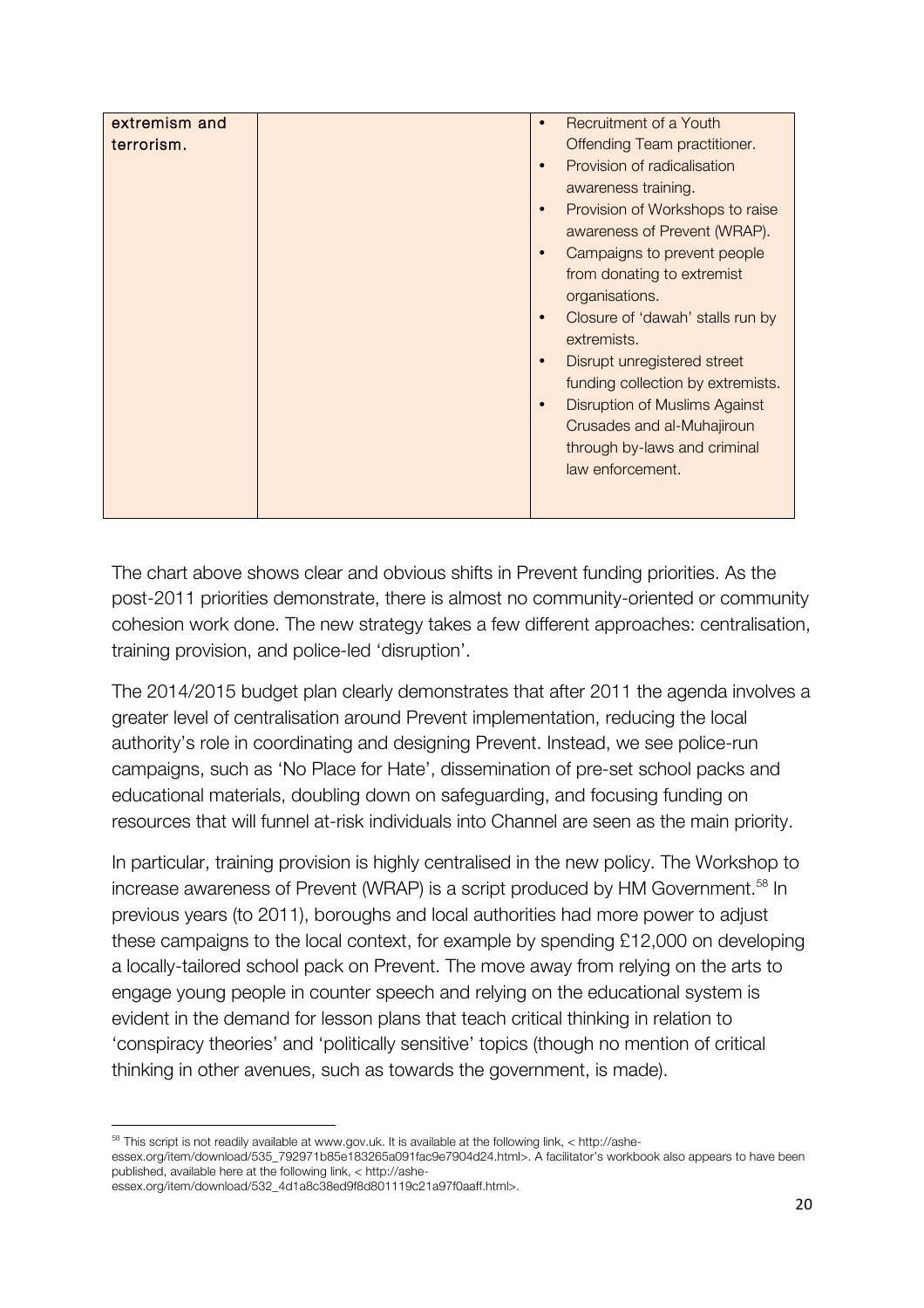Where training was (at least in the project plans) conducted in partnership with the local Muslim community, the new strategy clearly sees Muslim organisations (and institutions) as targets and recipients of training without any capacity on their own to challenge extremist views, rather than equal stakeholders in countering terrorism. This is a patronising and top-down approach to Muslim communities. Not only will this deepen mistrust and alienation, such an approach will exclude crucial voices in helping in the development of more effecting counter-terrorism policy.

Finally, the new policies have resulted in a funding agenda that focuses on the *disruption* of 'extremist' activities, determined by the 2011 Prevent strategy's definition of 'extremism' as opposition to 'British values'. This includes, in the 2014/2015 delivery plan, Prevent officers responsible for preventing extremist speakers from speaking at events, preventing extremists from managing premises, development of a 'safer giving campaign' to prevent charity being provided to extremist organisations, the closure of 'dawah' stalls run by extremists, disruption of unregistered street collections from extremists, and countering existing extremist groups through law enforcement mechanisms. Where previously funding was used to open safe spaces for airing grievances, frustrations, and challenges to the status quo—the very essence of a democratic public sphere—the funding is now oriented towards silencing voices 'determined' as extremist.

These policies have been in place since 2011, updated with new protocols such as the CTLP (Counter-Terrorism Local Profile), Workshops for raising awareness of Prevent (WRAP) and the 'Prevent duty', established in 2015 as the Counter-Terrorism and Security Act 2015 established the Prevent strategy in law.

### 4. Impacts of policy changes on Prevent in London

The Counter-Terrorism and Security Act 2015 enshrined a number of changes to the Prevent strategy in law. It, perhaps most controversially, establishes the Prevent duty on all public authorities to have 'due regard' to individuals at risk of radicalisation. Arguably, this is a leaner, more focused Prevent strategy. However, the centralising of the Prevent agenda around safeguarding, training provision, treatment of Muslim communities as targets for intervention rather than stakeholders, and use of police to disrupt extremists potentially risks further alienating and frustrating Muslim communities.

### *Counter-Terrorism Local Profiles*

There is a dearth of information on Prevent implementation, making oversight extremely difficult. The CTLP (Counter-Terrorism Local Profile) exacerbates this opaque process; it is a restricted document authored by the police and only available to specific stakeholders.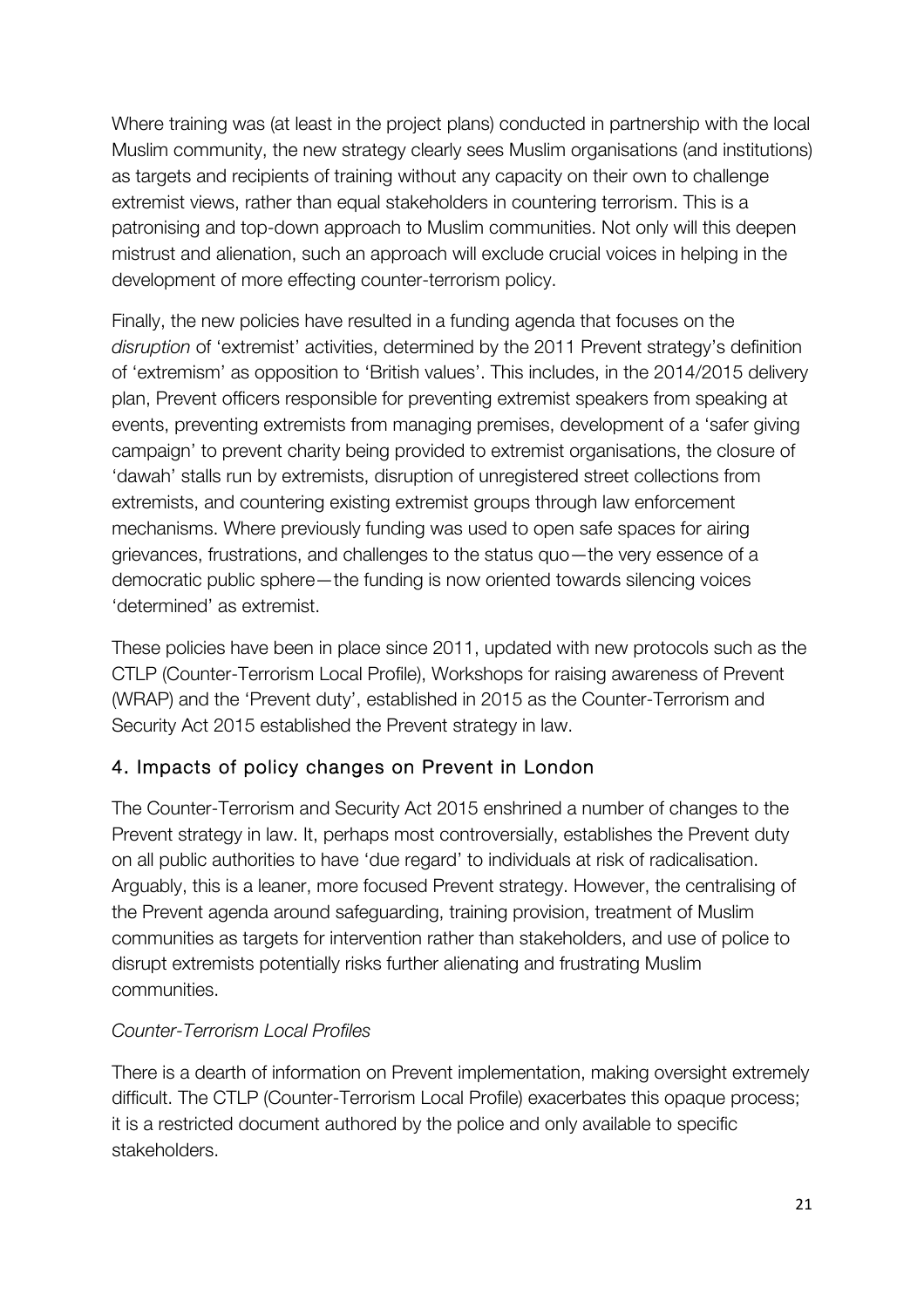In it, the government and the Home Office's National Office of Security and Counter-Terrorism, a police officer and the local Prevent board are responsible for the production of the CTLP, as well as working on a multi-agency basis.<sup>59</sup> Elected officials will be able to see the document only at the discretion of the CTLP owner and should be ratified by a regional Gateway Group.<sup>60</sup> The CTLP owner is usually the Head of the force Special Branch/CT Branch.<sup>61</sup> To commission the document, it is required that the CTLP owner, a Basic Command Unit representative, a Local Authority representative are present. The Home Office recommends the involvement of the Force Prevent lead, Police Authority, and 'other partners' including the Community Safety Partnership.

Given that the CTLP is a Restricted document and is a top-down measure for analysing and categorising terrorism risks in a local area, it is crucial that the London Assembly and MOPAC work to ensure that Local Authority representatives consult with communities about the PVE implementation in the borough prior to the commissioning of the CTLP and represent their interests in the commissioning process. This could be in the form of a call for written consultations encouraging community members and local organisations to inform representatives of the local authorities what concerns they have and can be a useful way of incorporating Muslim voices into the CTLP process.

#### *Prevent duty*

The CTLP will presumably be a starting point for the local authority to engage with the Prevent duty as the CTLP would provide the basis for understanding radicalisation in the local area. All statutory authorities are expected to 'demonstrate an awareness and understanding of the risk of radicalization in their area, institution or body'.<sup>62</sup>

Authorities will be required to 'demonstrate evidence of productive co-operation, in particular with local Prevent coordinators, the police and local authorities' as well as Community Safety Partnerships.<sup>63</sup> Finally, statutory authorities are required to implement training in the Prevent duty, which is 'widely available' from what would appear to be the Home Office (the wording of the guidance is extremely vague). Most of those exercising the Prevent duty will not be privy to the CTLP, but their work will be informed by it, most likely filtering down from the commissioning panel and informing the work of statutory authorities.

According to the specific guidance for local authorities, they are expected to 'use the existing counter-terrorism local profiles (CTLPs), produced for every region by the police, to assess the risk of individuals being drawn into terrorism'.<sup>64</sup>

<sup>!!!!!!!!!!!!!!!!!!!!!!!!!!!!!!!!!!!!!!!!!!!!!!!!!!!!!!!!!!!!</sup> <sup>59</sup> HM Government. (2012). *Counter-Terrorism Local Profiles: An Updated Guide*. London: Home Office, p. 11.

<sup>60</sup> *ibid*., p. 13.

<sup>61</sup> *ibid*., p. 29.

<sup>62</sup> HM Government. (2015). *Prevent Duty Guidance: for England and Wales*. London: Home Office, p. 3. 63 *ibid*., p. 4.

<sup>64</sup> *ibid*., p. 6.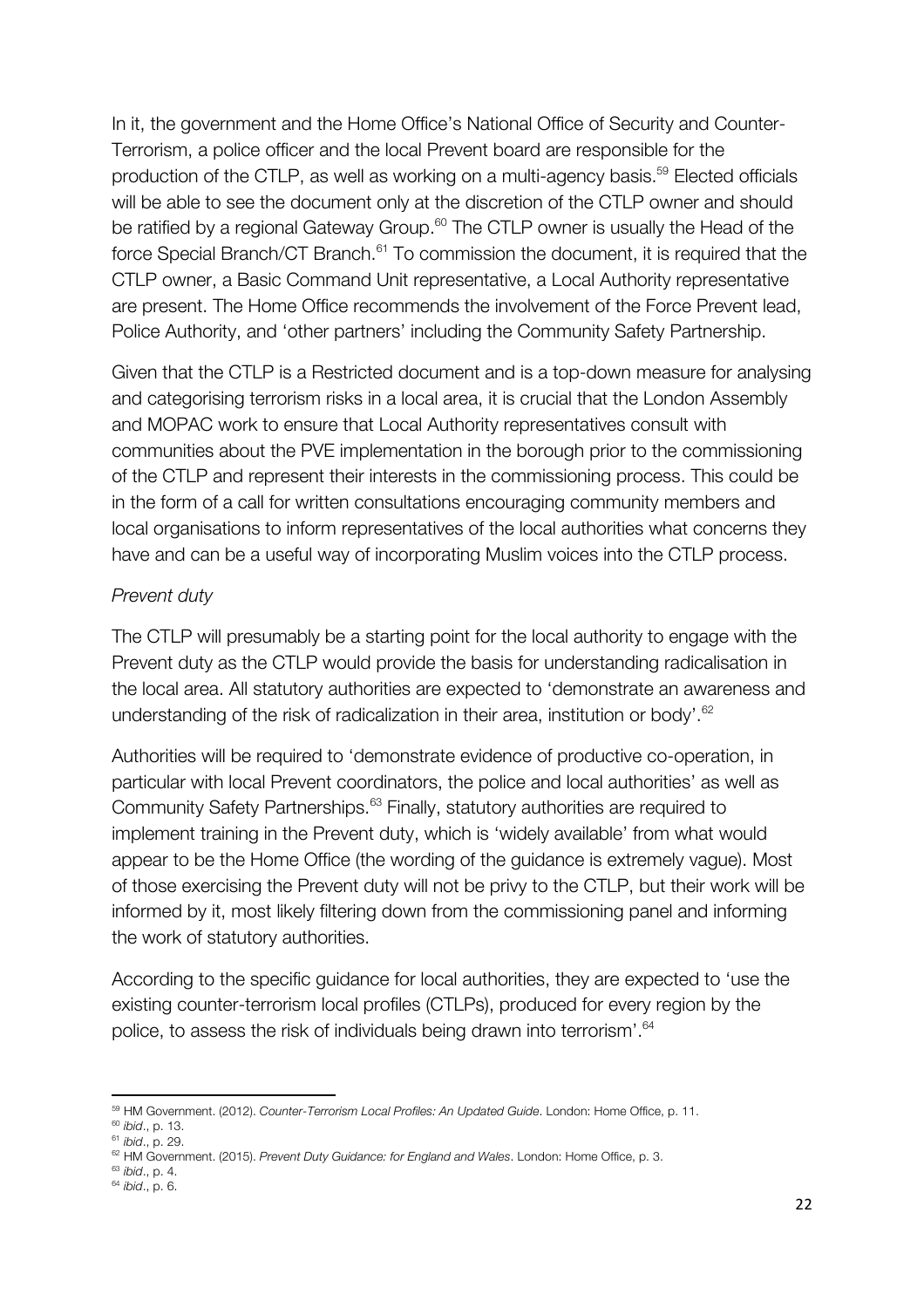The priorities of centralising Prevent and providing pre-set training along with disrupting 'extremists' are clearly established in the Prevent duty. The primary push is to use safeguarding policies as part of Prevent work: 'the duty is likely to be relevant to fulfilling safeguarding responsibilities' and local authority staff will be expected to ensure that referrals will be made to Channel where appropriate. Local authorities should ensure that 'publicly-owned venues and resources do not provide a platform for extremists and are not used to disseminate extremist views'. <sup>65</sup> Schools, further, and higher education institutions are required to carry out their own risk evaluations around extremism.

The police will be required to use public order powers as well as municipal powers, bylaws, and safeguarding legislation in order to disrupt, proscribe, and counter extremism in local authority areas.<sup>66</sup> The police are the central component of the Prevent strategy, responsible for 'working alongside other sectors' and to 'play a galvanising role in developing local *Prevent* partnerships'.67

The police are responsible for engaging with multi-agency groups and sharing information from the CTLP where appropriate, supporting the implementation of a Prevent action plan, supporting local authority Prevent coordinators, organising the delivery of the Channel programme and by acting as a conduit for referrals with partners.<sup>68</sup>

The CTLP and the Prevent duty are two closely linked processes. The commissioning of the CTLP, as it is a restricted document, is highly opaque and the narrow group of stakeholders brought together is unlikely to ensure that the actual needs of Muslim communities—the main groups the strategy problematises as at risk of radicalisation will be counted or understood. The 2011 changes to the Prevent strategy and its establishment as a statutory programme under the law in 2015 represents a regression in counter-terrorism strategy. The Home Office is enforcing a kind of 'muscular liberalism' based on a series of norms established in the Prevent strategy—which is a government document, not a piece of legislation—about 'British values'. By definition, anyone who does not ascribe to the Home Office's highly prescriptive sense of 'values' is potentially an extremist. The Prevent strategy, in its latest iteration, is extremely hierarchical, top-down, and centralised. This ignores previous successes in the implementation of Prevent around the country that incorporated Muslim communities as stakeholders in the strategy.

<sup>!!!!!!!!!!!!!!!!!!!!!!!!!!!!!!!!!!!!!!!!!!!!!!!!!!!!!!!!!!!!</sup> <sup>65</sup> *ibid*., p. 7.

<sup>66</sup> *ibid*., p. 25.

<sup>67</sup> *ibid*., p. 25.

<sup>68</sup> *ibid*., p. 26.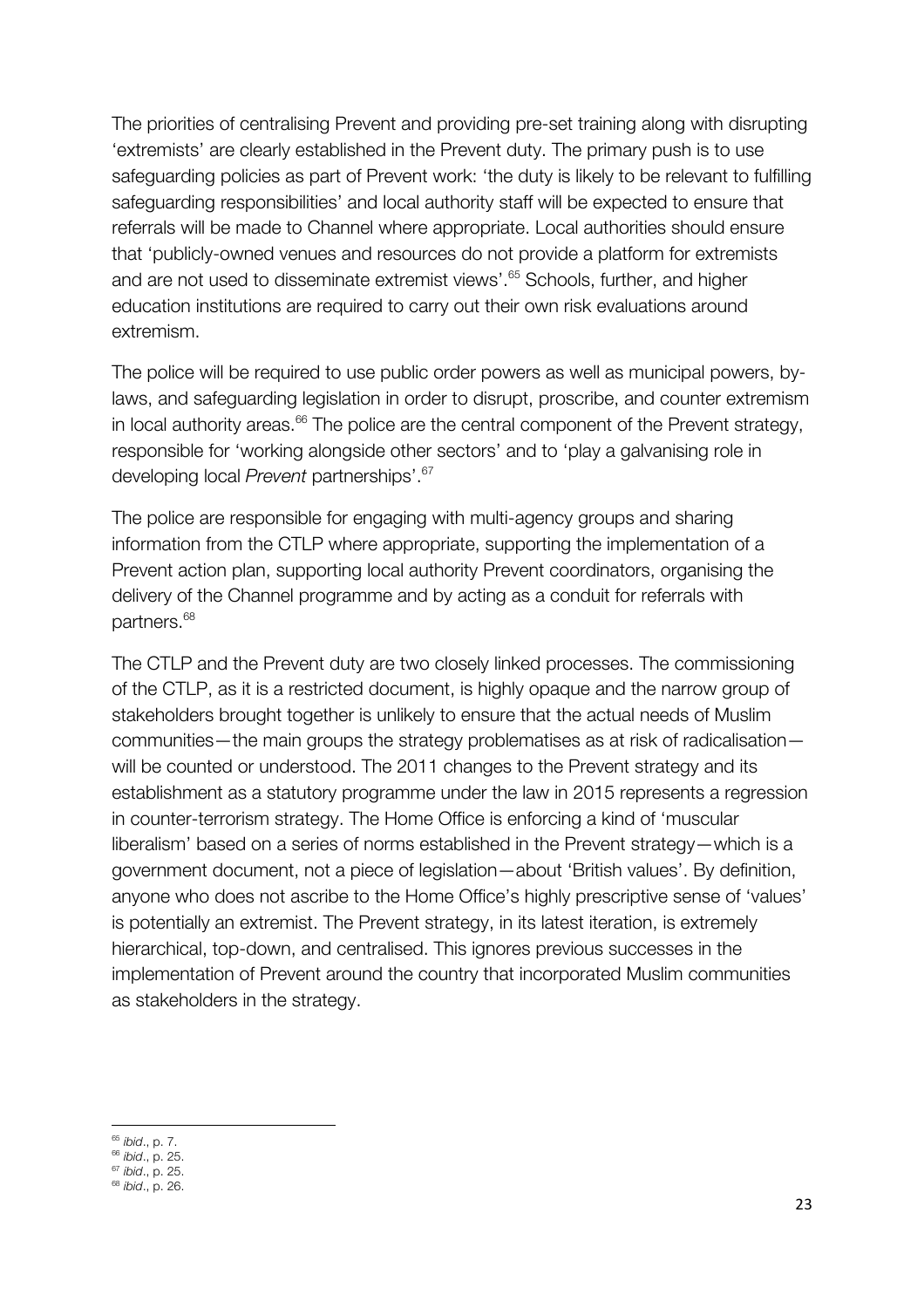#### 5. Conclusion and recommendations

In its current iteration, the Prevent strategy offers little possibility for local authorities to engage communities and effectively counter radicalisation. As demonstrated in section 2, the Prevent strategy excludes and isolates groups that do not fit into its narrow definition of 'British values'. By operating through a highly centralised approach to disrupting 'extremists', the Prevent strategy runs the risk of deteriorating the healthy liberal public sphere deemed necessary to opening counter-speech and debate that can challenge the intellectual basis of genuinely violent extremist opinions.<sup>69</sup> Instead, the Home Office has opted for a centralised strategy that seeks to disrupt and silence rather than debate and challenge; in effect, the freedom to debate has been curtailed.

There will be real repercussions in Muslim communities across the country and we expect that implementation of Prevent risks alienating communities that could make a positive impact in countering violent extremism. In particular, it is likely that the power will be used against non-violent extremists that express dissenting opinions that might fall foul of the prescribed set of 'British values' and involve possible referrals into Channel. A few cases like this might be enough to encourage Muslims to disengage entirely or distrust local authorities or other statutory authorities.

The Prevent programme has already been accused of intelligence gathering on Muslim communities70 and counter-terrorism agendas are viewed with heavy skepticism from Muslim communities.

Very recently, Faith Matters reported on a questionnaire being circulated in the Buxton School in Waltham Forest intended to determine if Islamist ideology or non-violent extremist thinking was present among 11-year-old pupils as what may have been part of a Prevent project.<sup>71</sup> It is clear that the fixation on ideology has informed local responses to extremism. According to an independent education consultant, this is not the correct way forward: 'Some Muslim parents have been saying on Twitter that they will tell their children not to answer any questions at all. It's important that schools do explore pupils' multiple identities, but this project is tainted by the desire to spot the signs of extremism in primary school children'.72 Focusing on spotting the *signs* of radicalisation and extremism thus feeds into cycles of mistrust and disengagement in institutions.

<sup>!!!!!!!!!!!!!!!!!!!!!!!!!!!!!!!!!!!!!!!!!!!!!!!!!!!!!!!!!!!!</sup> <sup>69</sup> Bartlett, J and Birdwell, J. (2010). *op. cit.*

 $70$  See, for example, Isakjee, A. and Allen, C. (2013). "A catastrophic lack of inquisitiveness": A critical study of the impact and narrative of the Project Champion surveillance project in Birmingham'. *Ethnicities*, 13:6, p. 751-770.

<sup>71</sup> Faith Matters. "Circulating 'Cohesion' BRIT Questionnaire in Buxton School Raises Eyebrows". *Faith Matters.* 23 May 2015.

<sup>72</sup> Taylor, D. "Fury after primary pupils are asked to complete radicalisation-seeking surveys". *The Guardian*. 28 May 2015.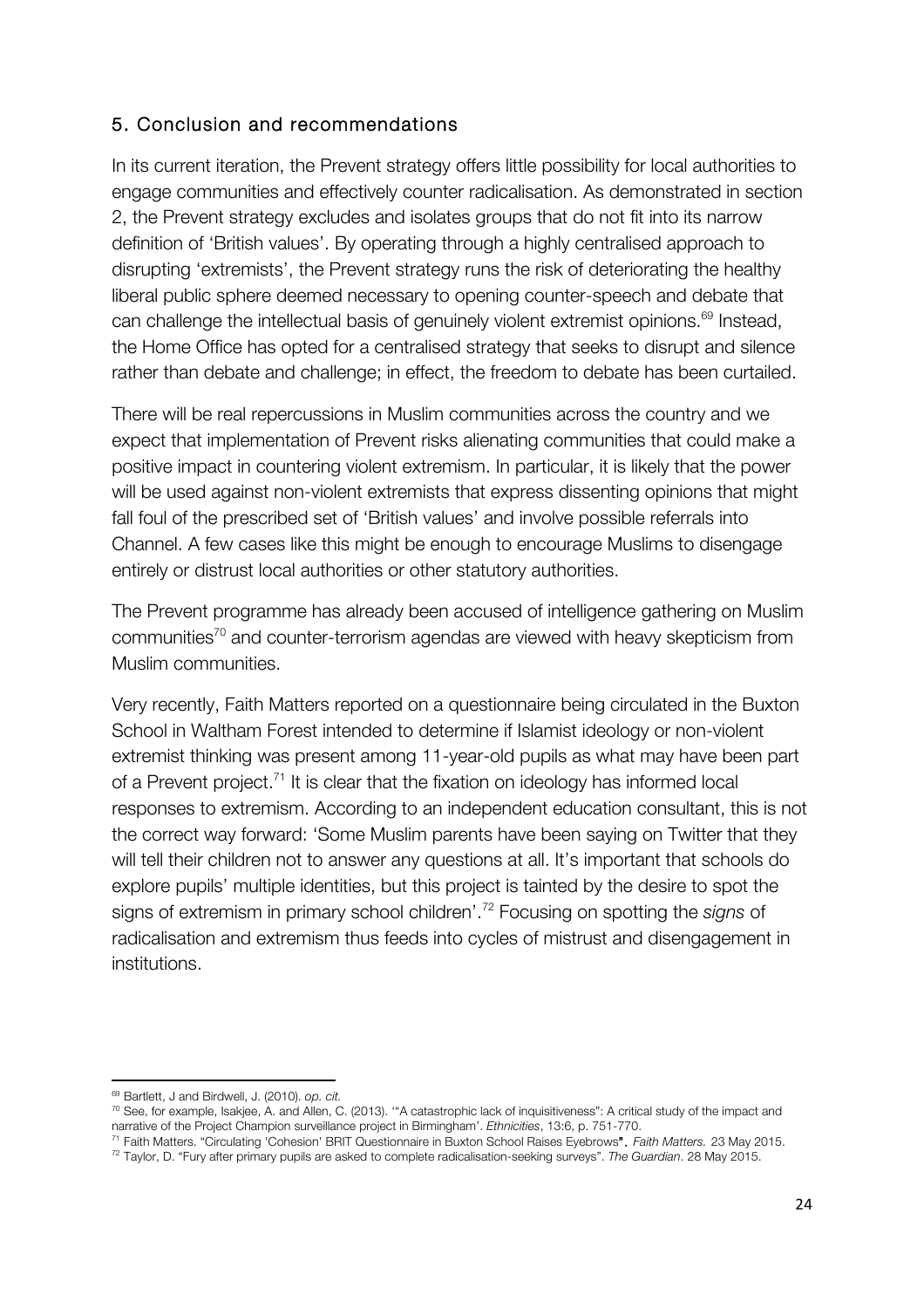While we believe that the Home Office has centralised its power significantly, there are limited opportunities for London Boroughs and MOPAC to take responsibility to represent the voices of London's diverse Muslim communities. Our key recommendations are below:

- Encourage the Metropolitan Police Service to focus Channel referrals on clear cases of illegal, violent speech and use softer measures for cases of 'non-violent extremism' or deviation from 'British values'.
- During the commissioning process for the CTLP, ensure that the Local Authority representative has consulted with various community groups from all faith groups and is able to represent their voice and ensure that the CTLP commissioning process benefits from a balanced approach.
- Encourage the Metropolitan Police Service to engage with and be aware of the dynamics of Muslim communities and work with communities to tackle anti-Muslim hate and intra-Muslim tensions, viewing them as real partners and not through a simple securitisation agenda.
- Local authorities should engage with groups critical of Prevent without funding them. Their views should be taken seriously when planning Prevent projects alongside a diversity of other voices.
- Ensure that safe spaces for young people to voice their opinions are available without fear of referral to Channel.
- Advise all police officers to be extremely cautious before attempting to disrupt an event in order to prevent alienating communities. Universities must have clear policies about speakers but also err on the side of freedom to debate and challenge, teaching students how to challenge views in a nuanced and critical manner.
- The pool of authorised Prevent providers must be widened to more diverse voices to produce local solutions. Local authorities should be able to work with a variety of partners to provide balanced and effective training to any individuals tasked with exercising the Prevent duty.

These recommendations are limited because the power of non-security actors is highly limited in this new deployment of the Prevent strategy. The Prevent duty is highly prescriptive and the CTLP commissioning process is entirely opaque and open only to a rigid set of stakeholders outlined in Appendix 3 of the CTLP guidance.

The Prevent strategy represents a significant regression in counter-terrorism policing. Prevent—in spite of all its problems and shortfalls—when governed by communities, allowed for different approaches depending on the local priorities of the local authority. This variation allowed for more voices to articulate political stakes in the process.